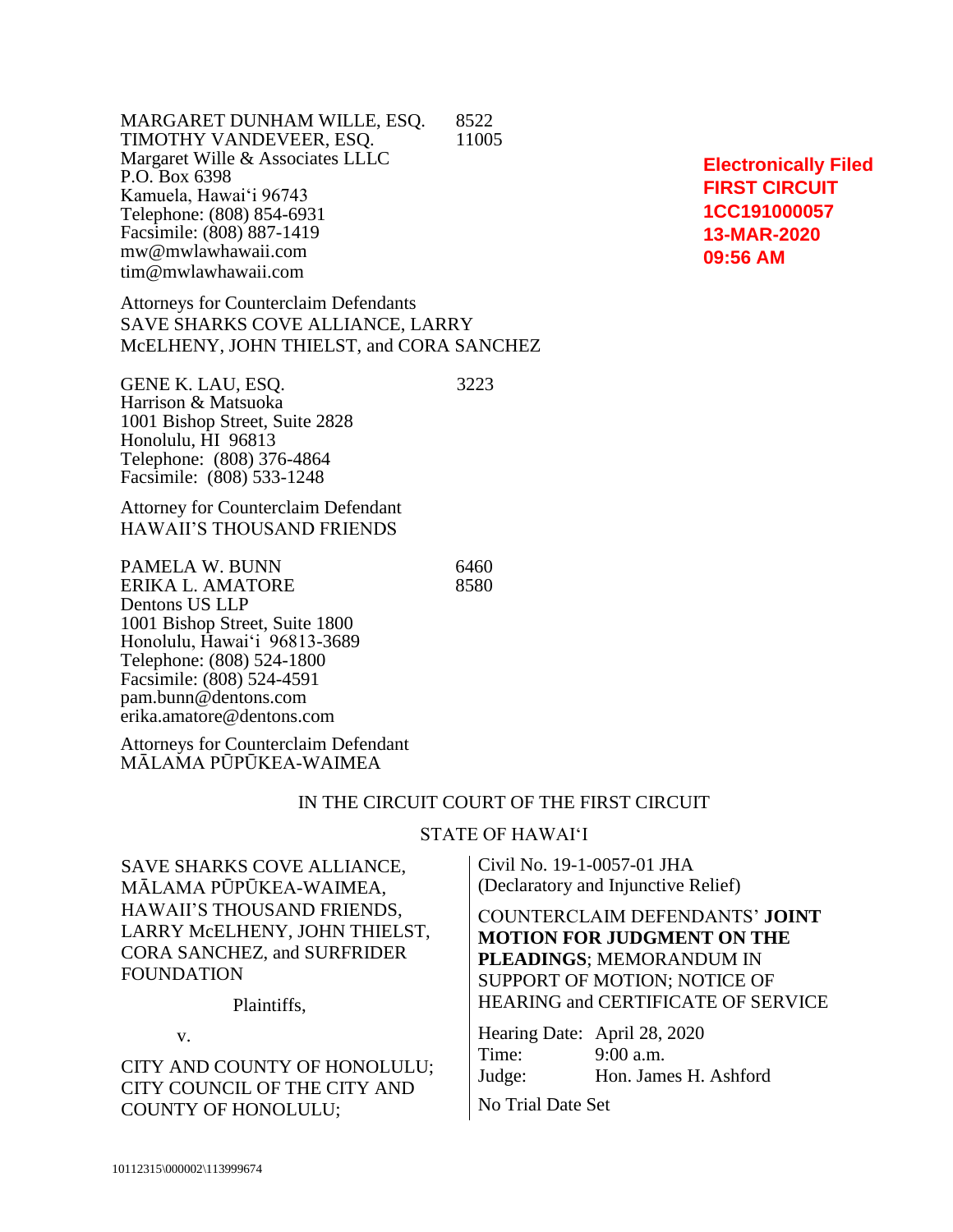DEPARTMENT OF PLANNING AND PERMITTING OF THE CITY AND COUNTY OF HONOLULU; HANAPOHAKU LLC; DOES 1-10,

Defendants.

HANAPOHAKU LLC

Counterclaim Plaintiff,

v.

SAVE SHARKS COVE ALLIANCE, MĀLAMA PŪPŪKEA-WAIMEA, HAWAII'S THOUSAND FRIENDS, LARRY McELHENY, JOHN THIELST, and CORA SANCHEZ,

Counterclaim Defendants.

### **COUNTERCLAIM DEFENDANTS' JOINT MOTION FOR JUDGMENT ON THE PLEADINGS**

Plaintiffs/Counterclaim Defendants MĀLAMA PŪPŪKEA-WAIMEA, SAVE SHARKS COVE ALLIANCE, LARRY McELHENY, JOHN THIELST, CORA SANCHEZ, and HAWAII'S THOUSAND FRIENDS move jointly to dismiss Defendant/Counterclaim Plaintiff HANAPOHAKU LLC's Counterclaims Filed September 27, 2019, and for an award of damages and costs incurred in bringing this Motion, including attorneys' fees.

This Motion is brought under Article I § 4 of the Constitution of the State of Hawai'i, the First Amendment of the Constitution of the United States of America, Hawai'i Revised Statutes Chapter 634F, and Rules 7, 12(b)(6) and 12(c) of the Hawai'i Rules of Civil Procedure. It is based upon the attached Memorandum, the files and records in this case, and other matters as may be presented at a hearing on this Motion.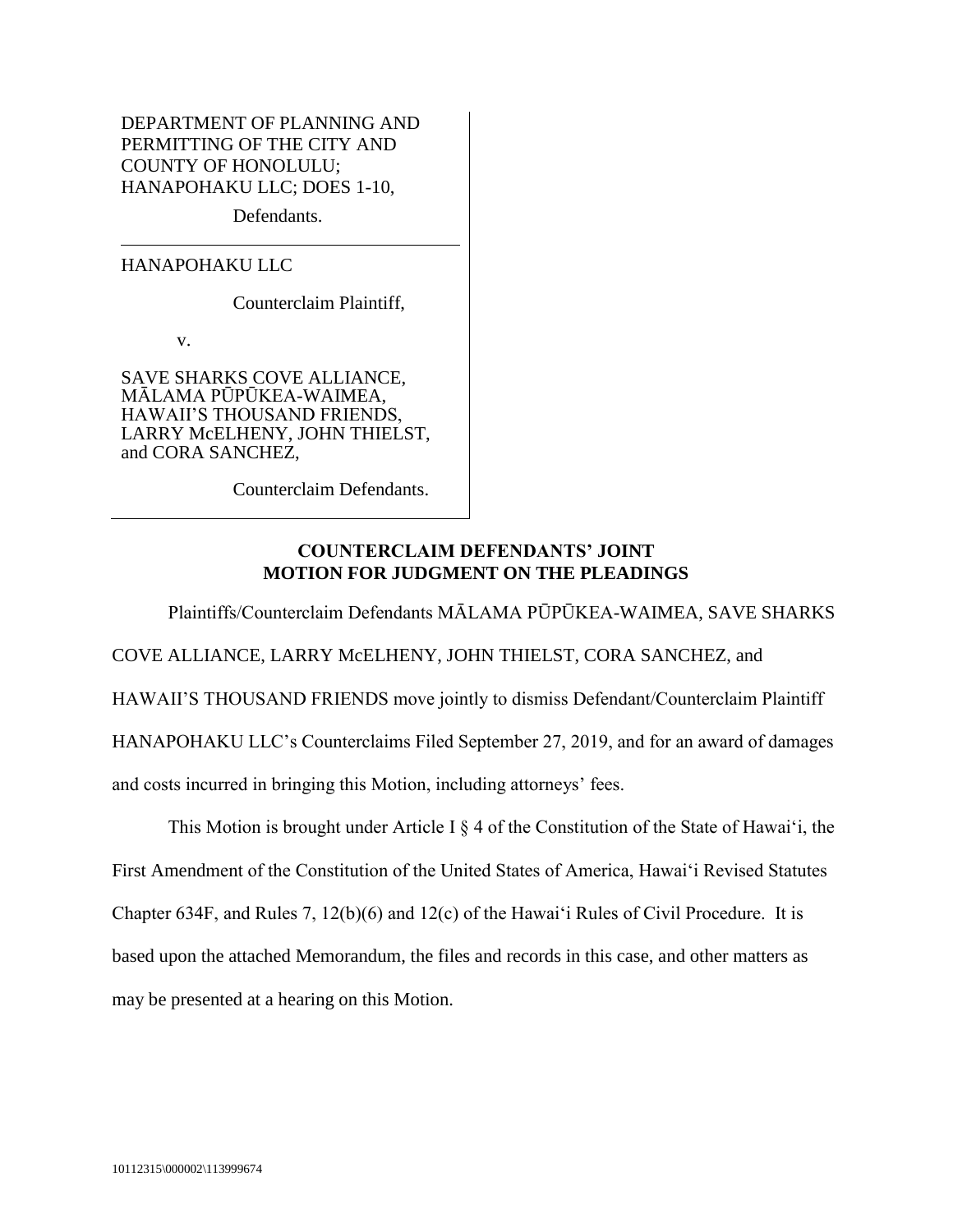DATED: Honolulu, Hawai'i, March 13, 2020.

/s/ Timothy Vandeveer

MARGARET DUNHAM WILLE TIMOTHY VANDEVEER

Attorneys for Plaintiffs/Counterclaim Defendants SAVE SHARKS COVE ALLIANCE, LARRY McELHENY, JOHN THIELST, and CORA **SANCHEZ** 

/s/ Gene K. Lau GENE K. LAU

Attorney for Counterclaim Defendant HAWAII'S THOUSAND FRIENDS

/s/ Pamela W. Bunn

PAMELA W. BUNN ERIKA L. AMATORE

Attorneys for Plaintiff/Counterclaim Defendant MĀLAMA PŪPŪKEA-WAIMEA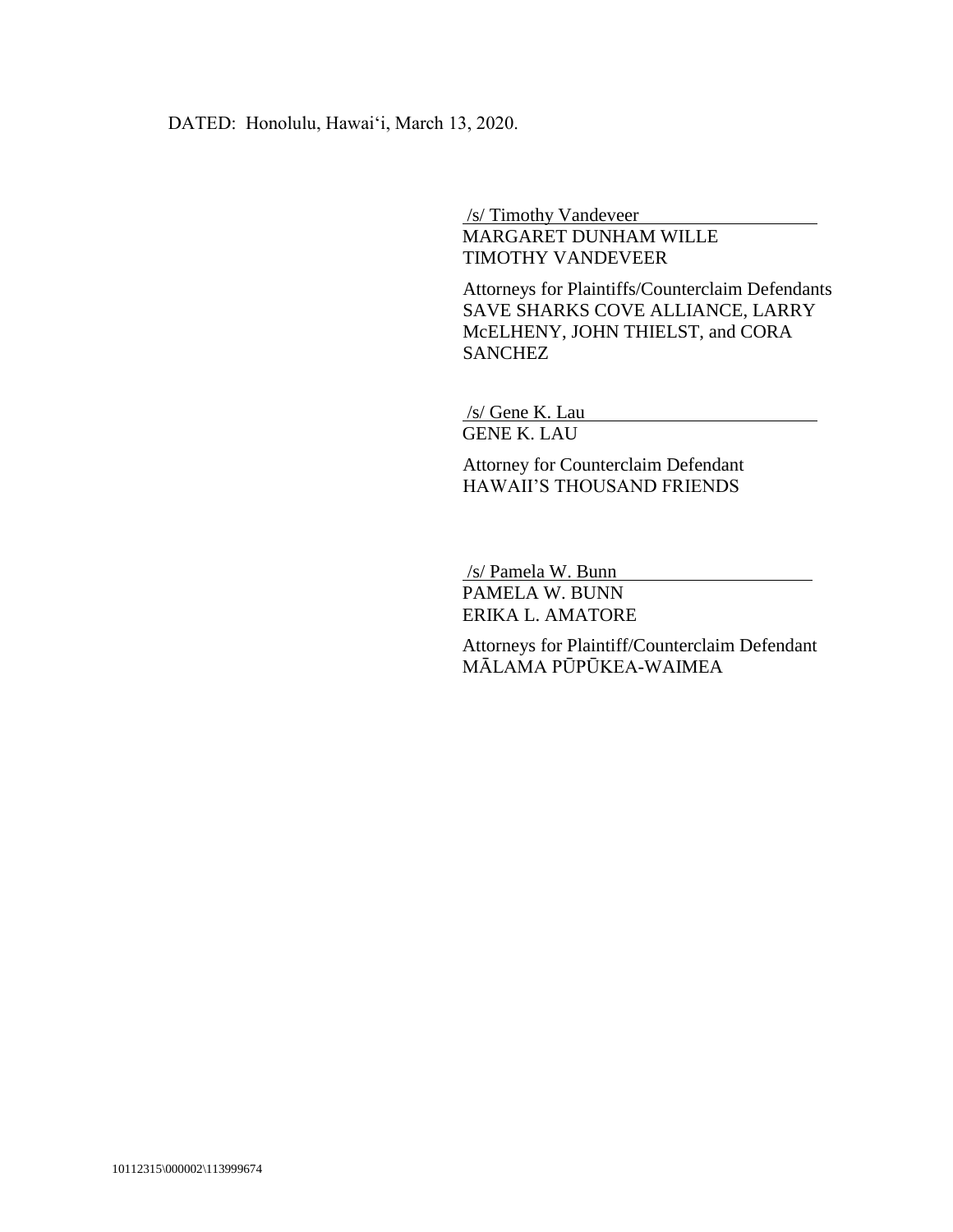# IN THE CIRCUIT COURT OF THE FIRST CIRCUIT

### STATE OF HAWAI'I

| SAVE SHARKS COVE ALLIANCE,<br>MĀLAMA PŪPŪKEA-WAIMEA,<br>HAWAII'S THOUSAND FRIENDS,<br>LARRY MCELHENY, JOHN THIELST,<br><b>CORA SANCHEZ, and SURFRIDER</b><br><b>FOUNDATION</b>                                                    | Civil No. 19-1-0057-01 JHA<br>(Declaratory and Injunctive Relief)<br><b>MEMORANDUM IN SUPPORT OF</b><br><b>MOTION</b> |
|-----------------------------------------------------------------------------------------------------------------------------------------------------------------------------------------------------------------------------------|-----------------------------------------------------------------------------------------------------------------------|
| Plaintiffs,                                                                                                                                                                                                                       |                                                                                                                       |
| V.                                                                                                                                                                                                                                |                                                                                                                       |
| CITY AND COUNTY OF HONOLULU;<br>CITY COUNCIL OF THE CITY AND<br><b>COUNTY OF HONOLULU;</b><br>DEPARTMENT OF PLANNING AND<br>PERMITTING OF THE CITY AND<br><b>COUNTY OF HONOLULU;</b><br>HANAPOHAKU LLC; DOES 1-10,<br>Defendants. |                                                                                                                       |
| <b>HANAPOHAKU LLC</b>                                                                                                                                                                                                             |                                                                                                                       |
| Counterclaim Plaintiff,                                                                                                                                                                                                           |                                                                                                                       |
| V.                                                                                                                                                                                                                                |                                                                                                                       |
| SAVE SHARKS COVE ALLIANCE,<br>MĀLAMA PŪPŪKEA-WAIMEA,<br>HAWAII'S THOUSAND FRIENDS,<br>LARRY MCELHENY, JOHN THIELST,<br>and CORA SANCHEZ,                                                                                          |                                                                                                                       |

Counterclaim Defendants.

# **MEMORANDUM IN SUPPORT OF MOTION**

# **I. INTRODUCTION**

Plaintiffs/Counterclaim Defendants Save Sharks Cove Alliance ("**SSCA**"), Mālama

Pūpūkea-Waimea ("**MPW**"), Hawaii's Thousand Friends ("**HTF**"), Larry McElheny, John

Thielst, and Cora Sanchez (collectively, "**Save Sharks Cove**") jointly bring this Motion for

Judgment on the Pleadings, to dismiss Defendant/Counterclaim Plaintiff Hanapohaku LLC's (the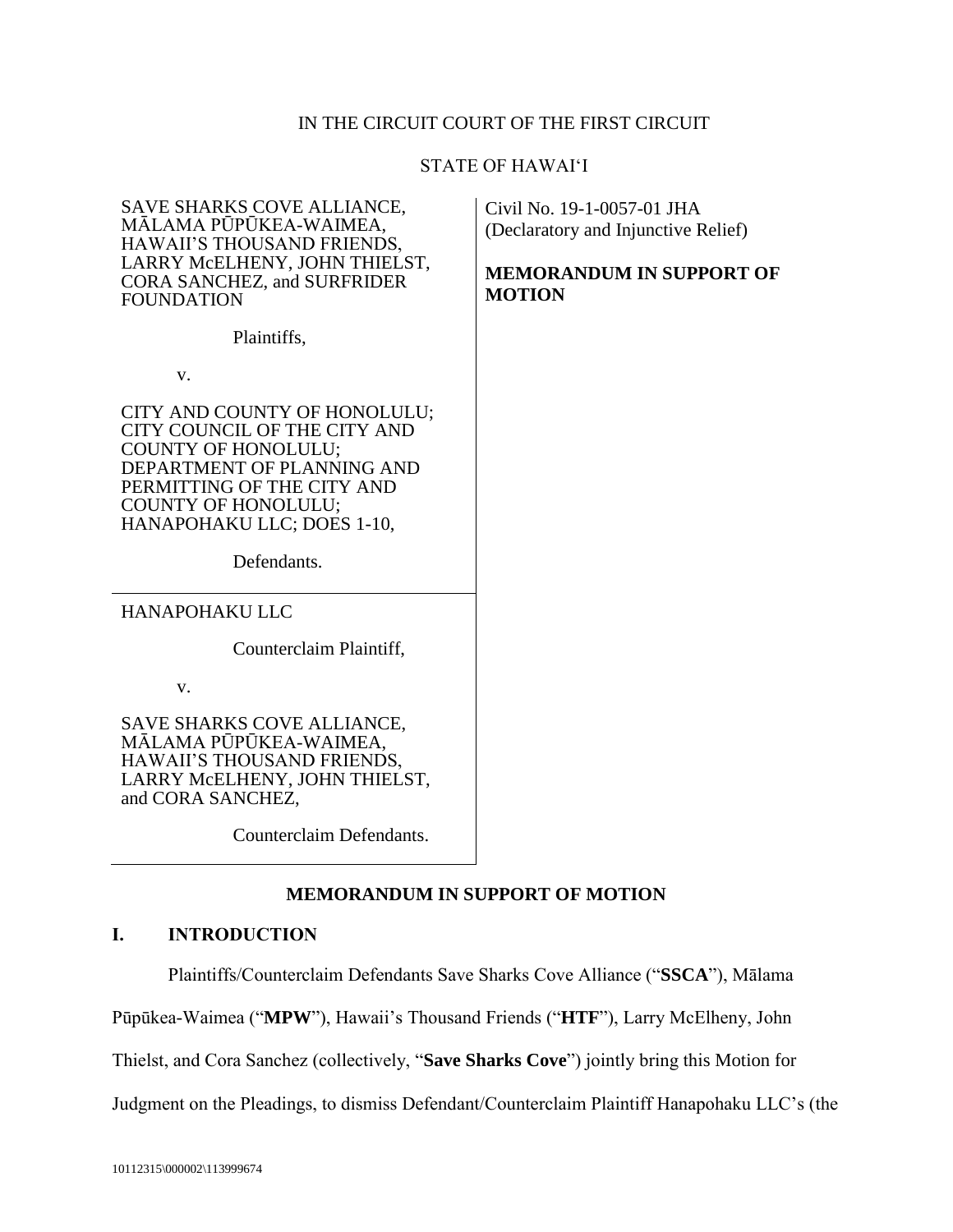"**Developer**") Counterclaims Filed September 27, 2019 (the "**Counterclaim**"), and for an award of damages and costs of suit in accordance with Haw. Rev. Stat. § 634F-2(8).

The Counterclaim, which alleges two counts for abuse of process and "tortious interference with prospective business," must be dismissed for at least three reasons. First, the Counterclaim seeks \$13 million in alleged damages against two non-profit organizations and three individuals, merely for exercising their constitutional right to petition the government through their lawsuit. Second, the Counterclaim violates Hawai'i's "Anti-SLAPP" statute. Finally, the allegations fail to state a claim upon which relief may be granted.

### **II. RELEVANT FACTS**

Save Sharks Cove filed this lawsuit to ensure that Defendants City and County of Honolulu, its City Council, and its Department of Planning and Permitting ("**DPP**") (collectively, the "**City**") and the Developer comply with constitutional mandates, statutes, and ordinances that protect Hawai'i's coastal zone and public trust resources. *See generally* First Am. Compl. Filed Feb. 2, 2019 (the "**FAC**"). As detailed in the FAC, the Developer owns commercially-zoned property neighboring the environmentally-sensitive Pūpūkea Beach Park (the "**Park**") and Pūpūkea Marine Life Conservation District (the "**MLCD**"). *See* FAC ¶¶ 1-4. SSCA, MPW, and HTF are non-profit organizations dedicated to protecting and preserving the marine environment and shoreline, and advocate for good government practices. *See* FAC ¶¶ 21-23. Mr. McElheny, Mr. Theilst, and Ms. Sanchez are long-time residents of the North Shore of O'ahu, with specific concerns and interests in protecting the Park, MCLD, and coastal resources. *See* FAC ¶¶ 24 -26.

On or around July 20, 2018, the Developer submitted an SMA Major Permit Application, seeking to construct a new shopping center on the existing commercial site (the "**Proposed Development**"). *See* FAC ¶ 88. The SMA Major Permit Application included a "non-Chapter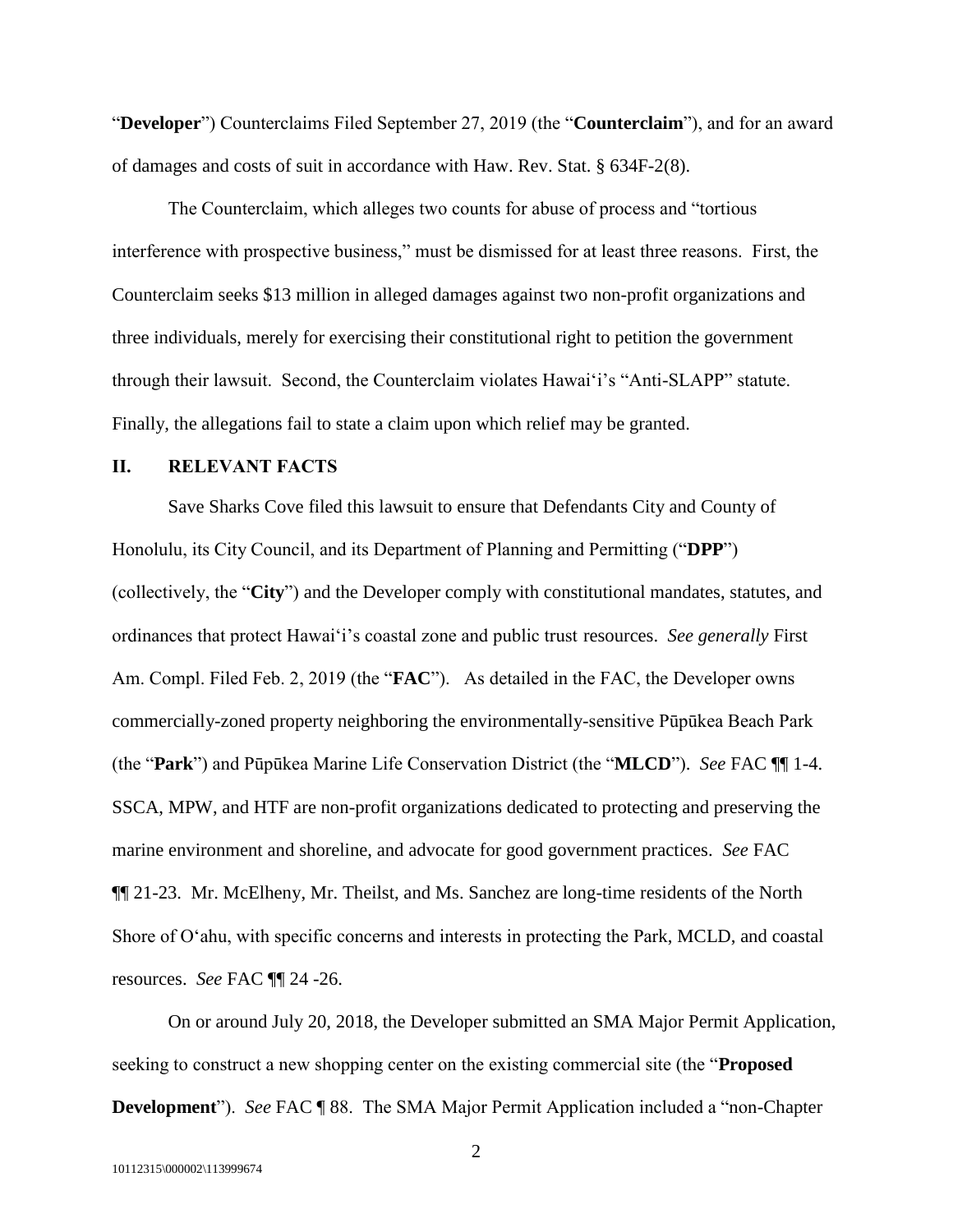343" Final Environmental Impact Statement (the "**EIS**").<sup>1</sup> *See* FAC ¶ 132. To the dismay of many community members, the City rushed the approval in the final weeks of 2018, failing to appropriately review and analyze the application. *See generally id.* Save Sharks Cove filed this lawsuit, with ten counts against the City<sup>2</sup> and three counts against the Developer for: (1) violation of the right to a clean and healthful environment under Article XI, section 9 of the Constitution of the State of Hawai'i; (2) water pollution, in violation of several statutes and

ordinances; and (3) public nuisance. *See generally* FAC.

The Developer filed its Counterclaim on September 27, 2019, alleging abuse of process and "interference with prospective business." For its abuse of process claim, the Developer alleged that Save Sharks Cove filed its FAC for the "ulterior" purpose of "indefinitely delaying the [Proposed Development] in the hope that [Developer] would eventually run out of funding and/or drop the [Proposed Development] entirely." Countercl. ¶ 26. The Developer further

 $\overline{a}$ 

<sup>&</sup>lt;sup>1</sup> Because the EIS was not prepared under HRS Chapter 343, there was no opportunity to challenge the EIS under that chapter, and Save Sharks Cove was obliged to challenge it through the SMA Major Permit process.

<sup>&</sup>lt;sup>2</sup> Save Sharks Cove alleged ten counts against the City: (1) Count I (for failure to exercise public trust responsibilities to protect fresh and marine water resources in violation of Haw. Const. art. XI § 1, art. XI § 7, and common law public trust doctrine); (2) Count II (for violation of right to a clean and healthful environment under Haw. Const. Art. XI § 9; (3) Count III (for failure to follow the North Shore Sustainable Communities Plan in violation of HRS chapter 205A and ROH chapter 25); (4) Count IV (for improper issuance of SMA Minor Permit and failure to enforce permit conditions in violation of HRS chapter 205A and ROH chapter 25); (5) Count V (for unlawful fine policy and practice in violation of Haw. Const. art. I § 5, art. XI § 9, public trust doctrine, HRS chapter 205A and ROH chapter 25); (6) Count VI (for improper approval of SMA Major Permit in violation of ROH chapter 25, HRS § 321-11(18), and HAR Title 11, chapter 50); (7) Count VII (for improper acceptance of EIS in violation of ROH chapter 25, HAR Title 11, chapter 200); (8) Count VIII (for failure to provide fair and impartial review in violation of Haw. Const. art I § 5 and due process); (9) Count IX (for improper recommendation of issuance, and improper issuance, of SMA Major Permit in violation of HRS chapter 205A and ROH chapter 25); and (10) Count X (for water pollution in violation of HRS Chapter 205A, ROH Chapter 25, HRS Chapter 342D, HAR Title 11-54, and HAR Title 11-55). *See generally* FAC.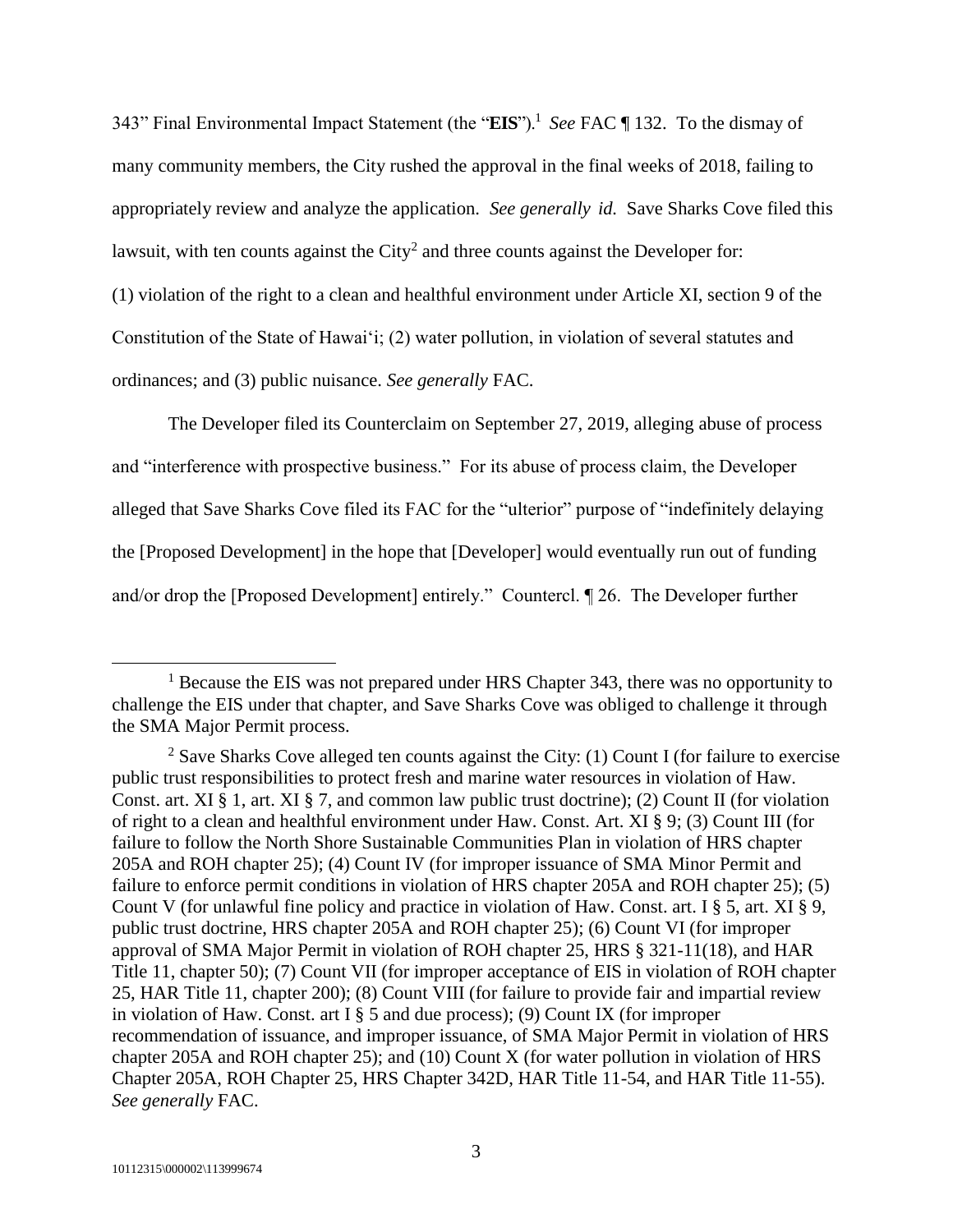alleged that Save Sharks Cove "willfully and continuously made libelous and untrue statements" about it "in an effort to try to draw support for its legal defense fund and to poison public sentiment against" the Proposed Development and the Developer. *Id.* ¶ 27. (Notably, the Developer did not actually make a claim for libel or slander against any of the Save Sharks Cove plaintiffs. *See generally id.*) In support of its tortious interference claim, the Developer claimed that Save Sharks Cove is "willfully and intentionally interfering" with the Developer's relationships with current and potential tenants by "seeking to shut down current operations and delay or prevent any future ones." *Id.* ¶¶ 31-33.

Save Sharks Cove filed an answer citing, among other defenses, the *Noerr-Pennin*gton doctrine, the First Amendment to the U.S. Constitution, Article I Section 4 of the Hawai'i Constitution and Hawai'i Revised Statutes Chapter 634F. *See* Ans. ¶¶ 2-5.

#### **III. STANDARD**

#### **A. Motion for Judgment on the Pleadings**

A motion for judgment on the pleadings under Rule 12(c) "serves much the same purpose" as a Rule 12(b)(6) motion to dismiss for failure to state a claim upon which relief can be granted, "except that it is made after the pleadings are closed." *Haw. Med. Ass'n v. Haw. Med. Servs. Ass'n*, 113 Hawai'i 77, 90, 148 P.3d 1179, 1192 (2006) (citations omitted). The movant must "clearly establish that no material issue of fact remains to be resolved and that he or she is entitled to judgment as a matter of law." *Id.* (citations and alterations omitted). The court is "required to view the facts presented in the pleadings and the inferences to be drawn therefrom in the light most favorable to the nonmoving party." *Id.* (citations omitted).

#### **B. Anti-SLAPP Motions**

However, the burden shifts when a party moves to dispose of a claim that constitutes a Strategic Lawsuit Against Public Participation (a "**SLAPP**" lawsuit). *See* Haw. Rev. Stat.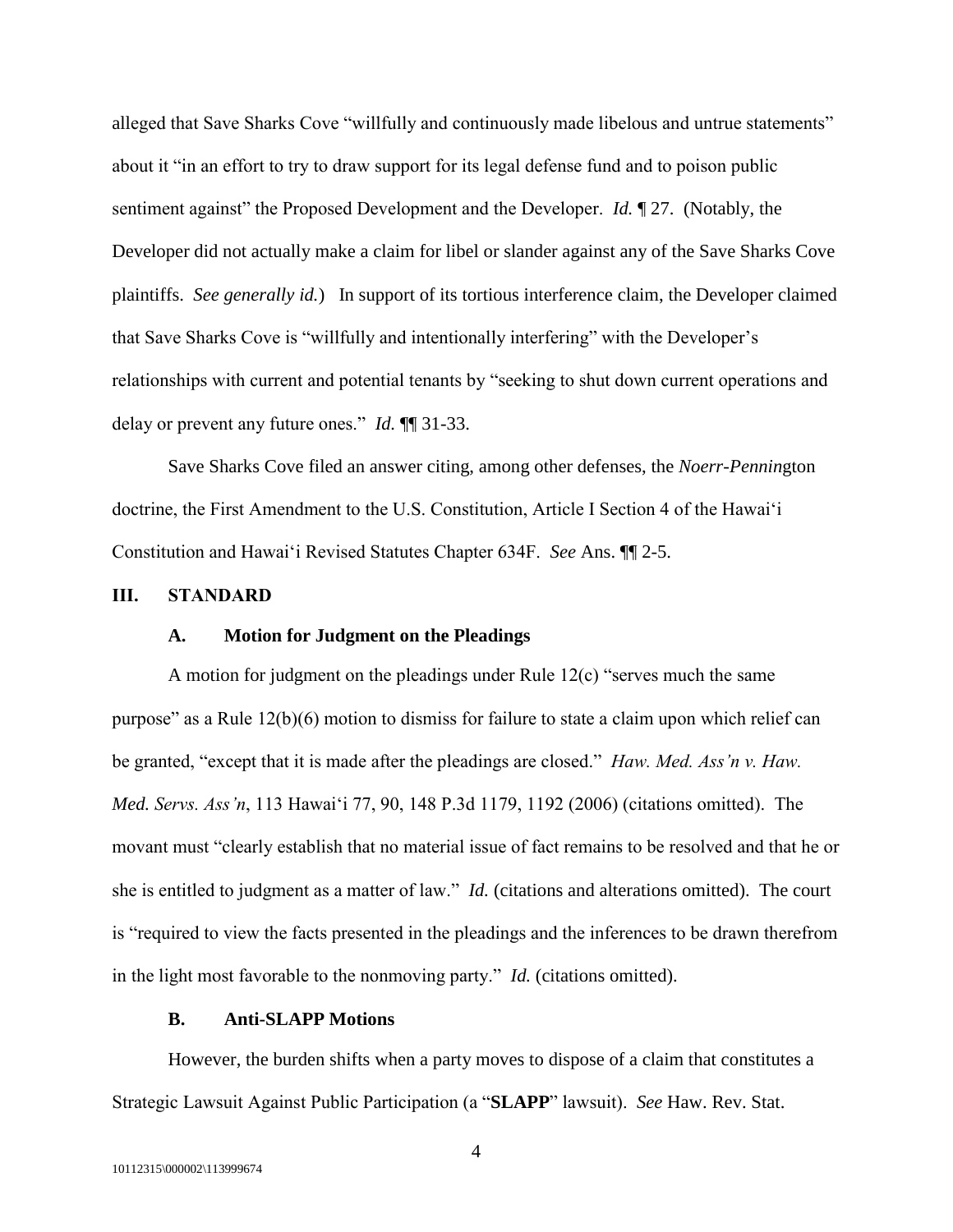§ 634F-2(4)(B). An anti-SLAPP motion is "treated as a motion for judgment on the pleadings," but the *responding* party has "the burden of proof and persuasion on the motion." *Id.*; *see also Perry v. Perez-Wendt*, 129 Hawai'i 95, 100, 294 P.3d 1081, 1086 (2013) ("under the anti-SLAPP statute, when a motion to dispose of the claim(s) is filed, the burden of proof and persuasion rests with the responding party, *i.e.,* the *non-moving* party").The court "shall grant the motion and dismiss the judicial claim, unless the responding party has demonstrated that more likely than not, the respondent's allegations *do not* constitute a SLAPP lawsuit." *Id.* § 634F-2(6) (emphasis added)*; see also Perry*, 129 Hawai'i at 100, 294 P.3d at 1086.

### **IV. LEGAL ANALYSIS**

The Counterclaim must be dismissed for three reasons. First, the Counterclaim violates Save Sharks Cove's constitutional rights to petition the government through their lawsuit. Second, the Counterclaim violates Hawai'i's Anti-SLAPP statute. Finally, even viewing the Counterclaim in the light most favorable to the Developer, the Counterclaim fails to state claims upon which relief may be granted.

### **A. The Counterclaim Violates Save Sharks Cove's Right to Petition the Government**

The Counterclaim violates Save Sharks Cove's right to petition the government. Under the First Amendment to the United States Constitution and Article I section 4 of the Constitution of the State of Hawai'i, citizens have a right to petition the government for a redress of grievances. As such, Save Sharks Cove is immune from liability for its efforts to influence public officials through its litigation, lobbying, and publicity activity against the existing and Proposed Development.

Petition clause immunity has its roots in a line of antitrust cases, known as the *Noerr-Pennington* doctrine, which hold that efforts to influence public officials through litigation,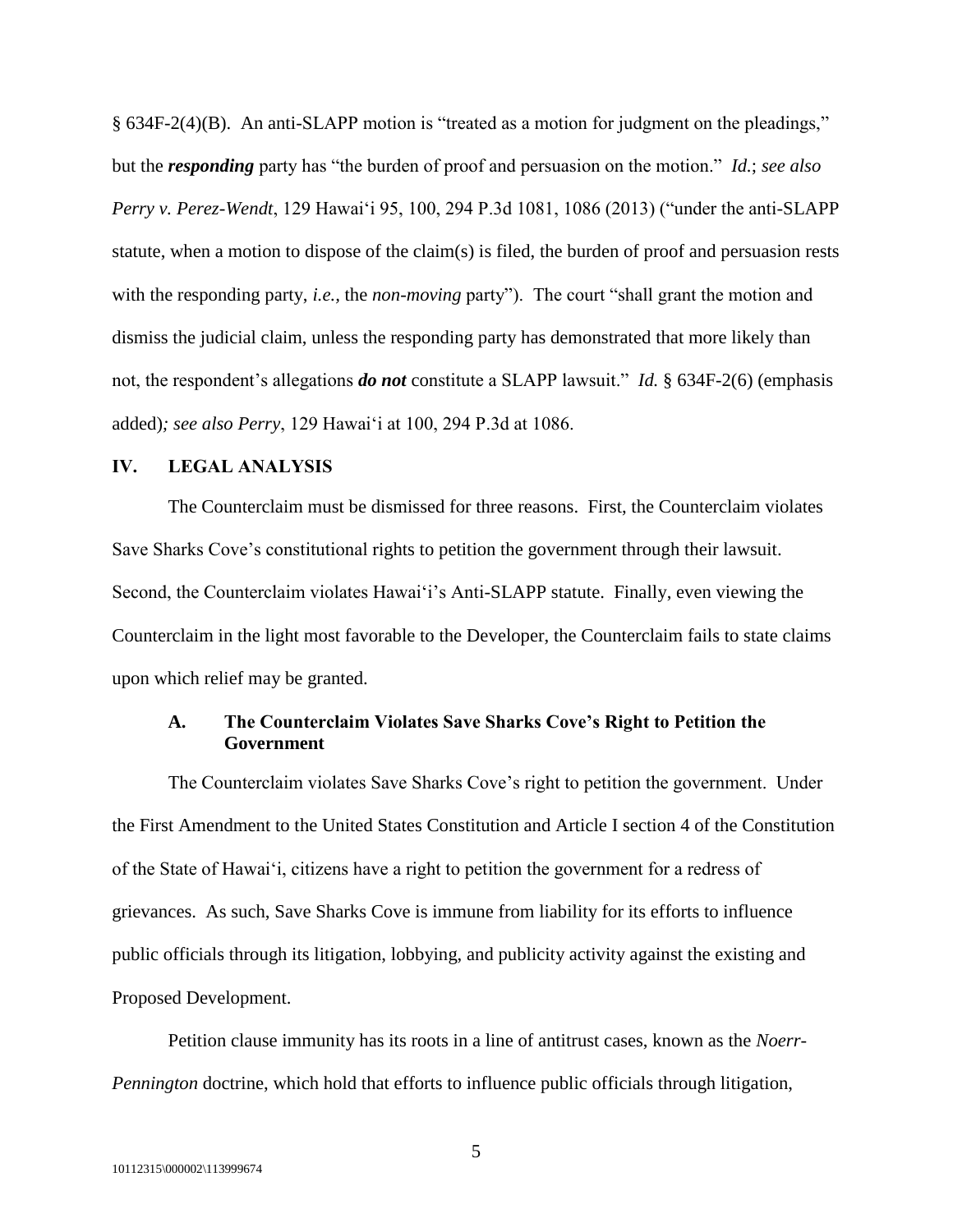lobbying, publicity, and other contact are protected by the First Amendment right to petition the Government for a redress of grievances, and are not a violation of antitrust law. *See United Mine Workers v. Pennington*, 381 U.S. 657 (1965); *Eastern Railroad Presidents Conference v. Noerr Motor Freight*, 365 U.S. 127 (1961). In the antitrust context, the protection applies even when the petitioning activity is undertaken for a disfavored motive, such as eliminating competition. *See generally id*. The doctrine extends to all three branches of government, and thus also exempts parties bringing a lawsuit -- that is, petitioning a court -- from liability. *See, e.g.*, *California Motor Transport co. v. Trucking Unlimited*, 404 U.S. 508, 510 (1972) (right to petition necessarily includes right of access to the courts). Later decisions of the United States Supreme Court and other courts demonstrate that *Noerr-Pennington* immunity applies to claims outside of the antitrust context. *See, e.g.*, *NAACP v. Claiborne Hardware*, 458 U.S. 886, 914-15 (1982) (holding that non-violent, politically motivated boycott was entitled to First Amendment protection, even though petitioners "certainly foresaw -- and directly intended" their activities to cause economic harm to local businesses); *see also, e.g.*, *Computer Assoc. Int'l v. Am. Fundware, Inc.*, 831 F. Supp. 1516, 1522 (D. Colo. 1993) (collecting cases); *accord White v. Lee*, 227 F.3d 1214, 1236 (9th Cir. 2000) (lawsuit challenging permit approval was protected under *Noerr-Pennington*, even if lawsuit was unsuccessful).

For example, in *Protect Our Mountain Environment, Inc. v. District Court of Jefferson County ("POME")*, 677 P.2d 1361 (Colo. 1984), an environmental organization and nine individuals filed a lawsuit against a retail developer and a county board, seeking to overturn the approval of the developer's rezoning application. *See POME*, 677 P.2d at 1363. Among other things, the protesters claimed that the board did not adequately consider the impact of the proposed development on the region's air quality, highway use, and wildlife. *Id.* The protestors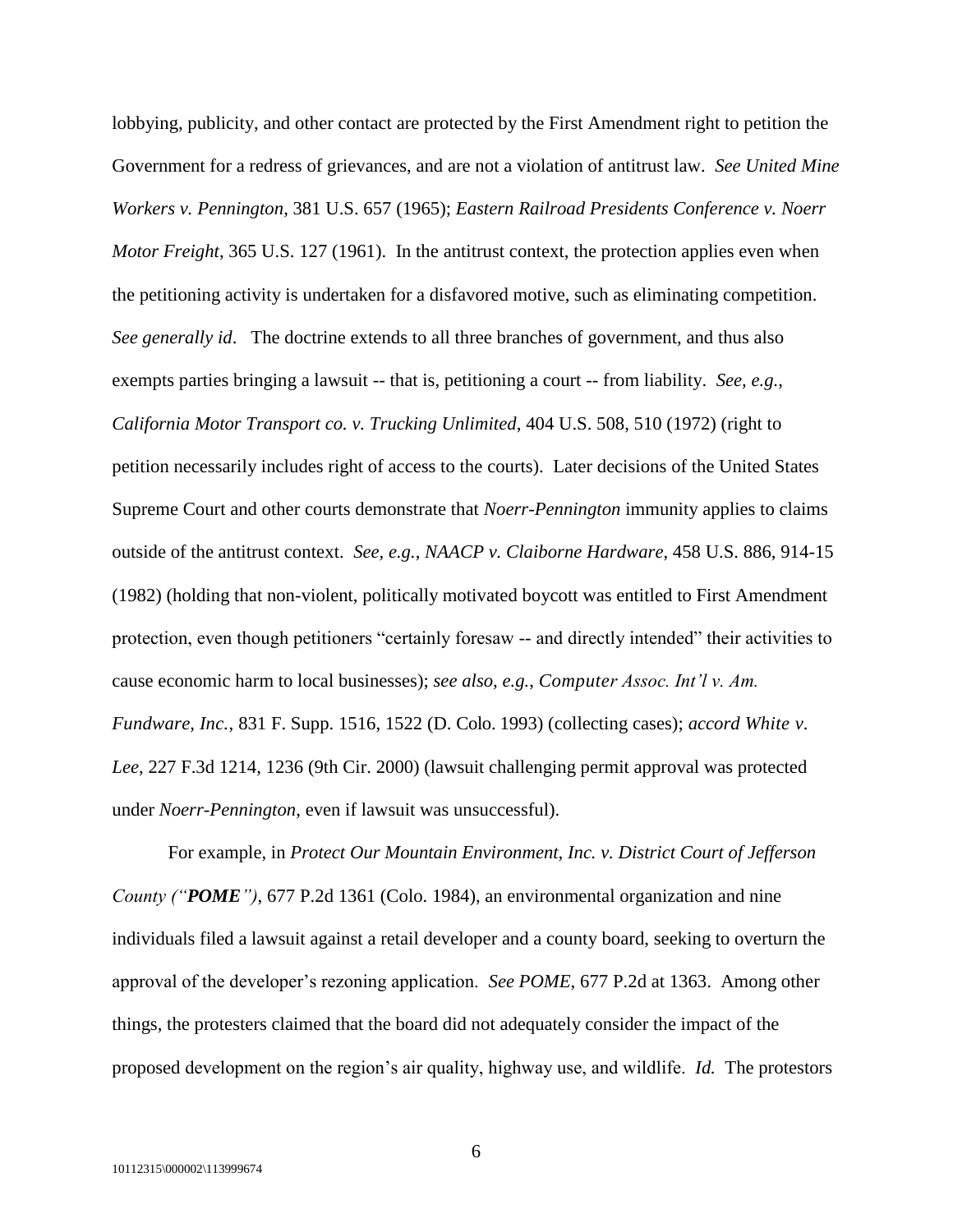lost their lawsuit. *Id.* at 1364. In the meantime, the developer filed a counter-lawsuit against the protestors and their counsel, claiming abuse of process and civil conspiracy. *Id.* The developer contended that the protestors' claims had been without legal justification, and had caused economic injury due to increases in financing and construction costs. *Id.*

POME and the individual protestors moved to dismiss the developer's lawsuit on First Amendment grounds, and the trial court denied the motion. *Id.* On appeal, the Colorado Supreme Court directed the trial court to reconsider the motion. *Id.*, 677 P.2d at 1370. The Court opined, "[i]t cannot be denied that suits filed against citizens for prior administrative or judicial activities can have a significant chilling effect on the exercise of their First Amendment right to petition the courts for redress of grievances." *Id.*, 677 P.2d at 1368 (citation omitted). Noting that damage can also result from "baseless litigation," the Court applied a heightened standard in cases where a party files a motion to dismiss by reason of the constitutional right to petition. *Id.*, 677 P.2d at 1369. In such cases, the non-moving party "must make a sufficient showing to permit the court to reasonably conclude" that the moving party's "petitioning activities *were not* immunized from liability under the First Amendment because:" (1) the claims were devoid of reasonable factual support or lacked any cognizable basis in law; *and* (2) the primary purpose of the petitioning activity was to harass the non-moving party or effectuate "some other improper objective;" **and** (3) the petitioning activity "had the capacity to adversely affect a legal interest of the" non-moving party. *Id.* (emphasis added); *accord Prof. Real Estate Investors, Inc. v. Columbia Pictures Industries, Inc.*, 508 U.S. 49, 60-62 (1993) (petitioning activity is not protected where (1) the lawsuit is objectively baseless, and (2) the lawsuit conceals an attempt to interfere directly with the business relationships of a competitor).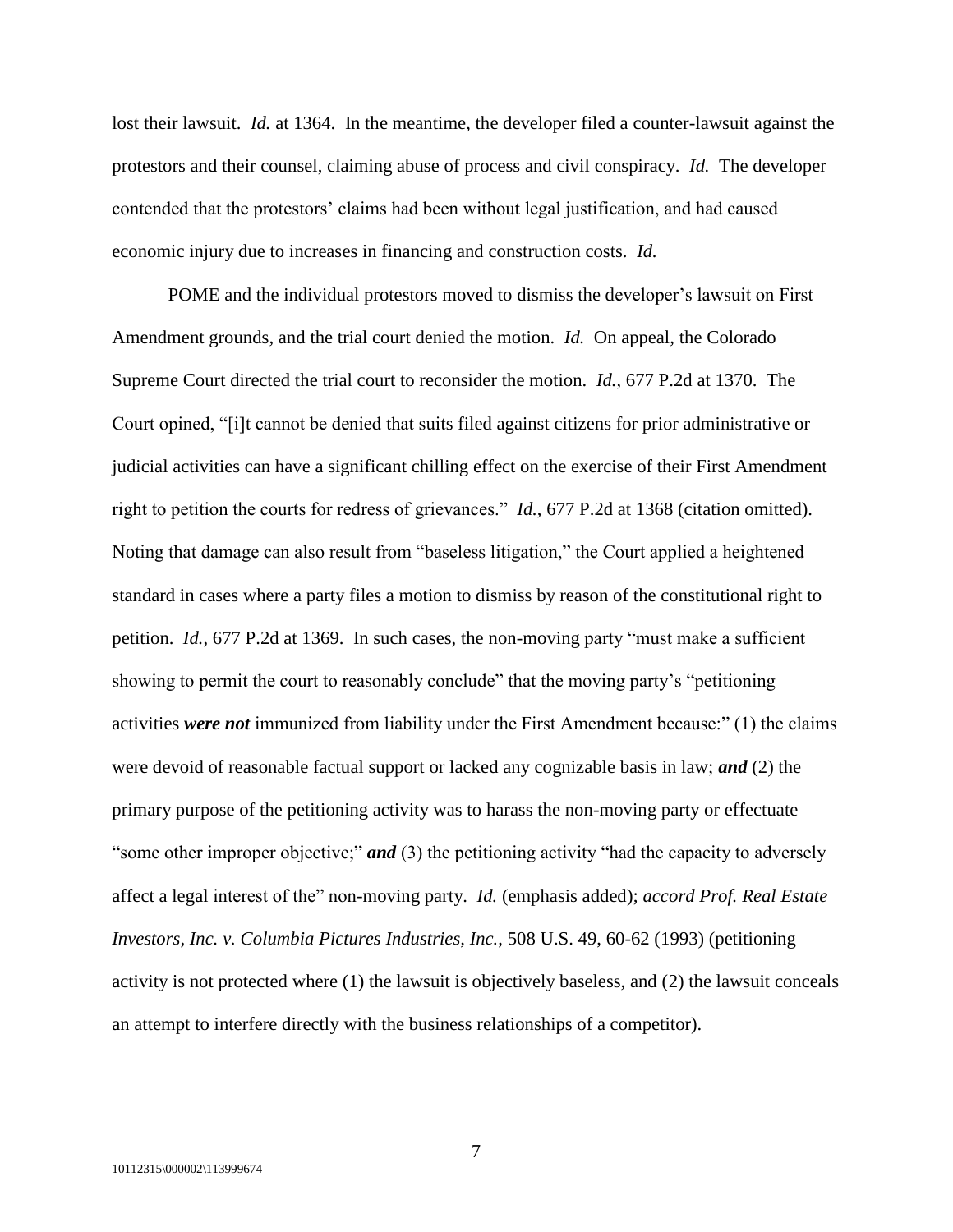In *POME*, the protestors' action was capable of adversely affecting the developer, but the other two elements had not been satisfied. *See Pome*, 677 P.2d at 1369. Even though the protestors' lawsuit was unsuccessful, it could not be "reasonably concluded on the basis of the pleadings alone" that the lawsuit had been "without a reasonable basis in fact or law." *Id.* And the developer had failed to make any showing that the protestors' lawsuit had been "undertaken primarily to harass" the developer or accomplish some other improper objective.

Similarly here, Save Sharks Cove's legal activities may be capable of adversely affecting the Developer -- but the other two elements cannot be satisfied. Viewing the FAC in the light most favorable to Save Sharks Cove, it cannot be reasonably concluded that the FAC has no basis in law or fact. *See infra* Part IV.C.1.a. And the Developer cannot show that Save Sharks Cove's primary intent is to harass the Developer. *See id.* In fact, the only "improper objective" the Developer claims is the very fact that Save Sharks Cove's activities might harm the Developer -- which, as discussed below, is not an "improper objective," but instead merely the foreseeable result of protected activities.

Both of the Developer's counterclaims -- for abuse of process and "interference with prospective business" -- arise out of Save Sharks Cove's petitioning activities. The Developer's abuse of process counterclaim plainly attacks the FAC itself. The Developer claims Save Sharks Cove filed its FAC for the "ulterior" purpose of "indefinitely delaying the [Proposed Development] in the hope that [Developer] would eventually run out of funding and/or drop the [Proposed Development] entirely." Countercl. ¶ 26. But even if true -- *i.e.,* even if Save Sharks Cove foresaw causing, or even intended to cause, economic harm to the Developer -- its petitioning activity is still protected. *See*, *e.g.*, *NAACP v. Clairborne Hardware*, 458 U.S. 886,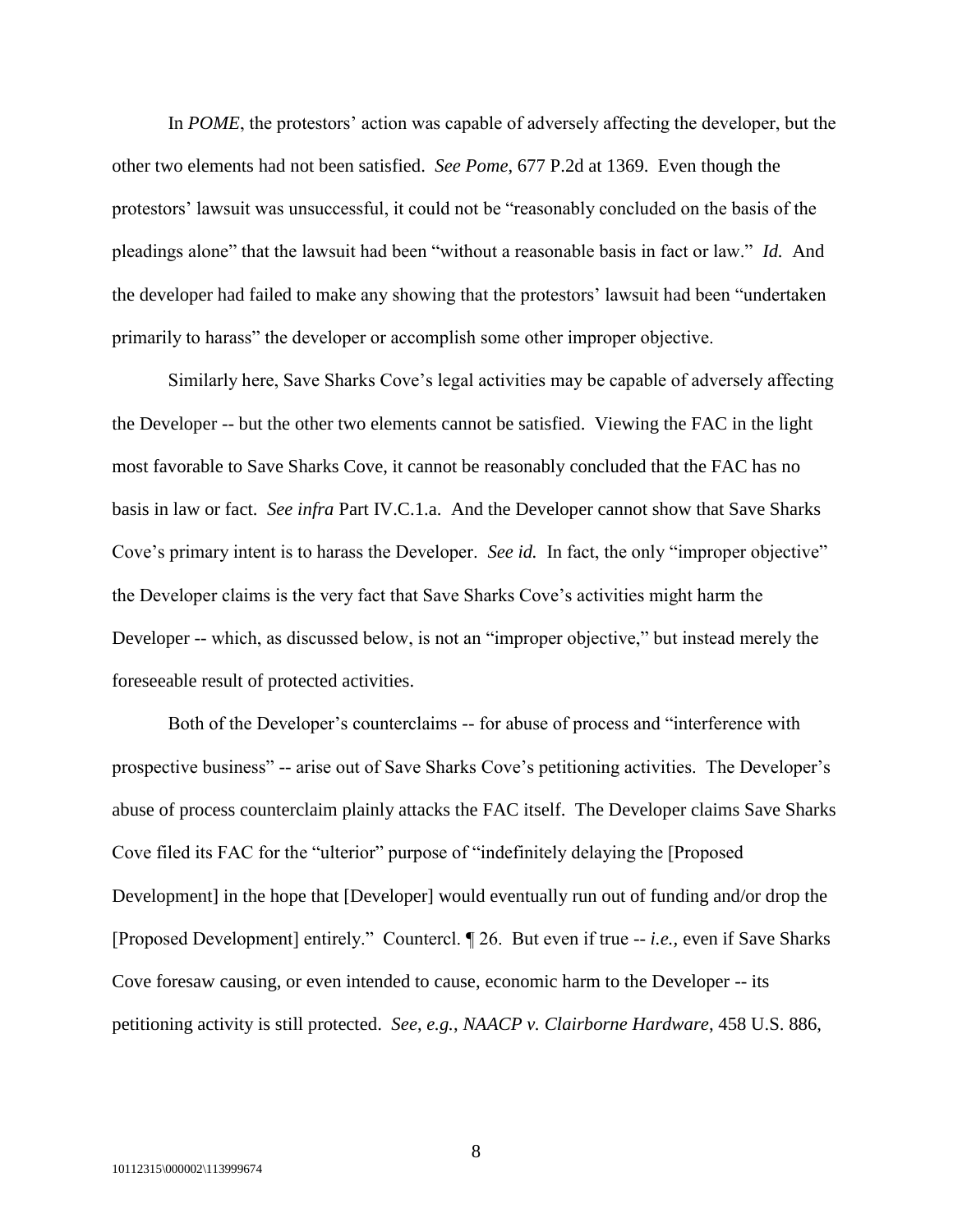887 (1982) ("Petitioners are not liable in damages for the consequences of their nonviolent, protected activity.").

The abuse of process claim further alleges that Save Sharks Cove "willfully and continuously made libelous and untrue statements" about it "in an effort to try to draw support for its legal defense fund and to poison public sentiment against" the Proposed Development. *See* Countercl. ¶ 27. But the Developer fails to state what allegedly "libelous" statements were made, or by whom. In other words, the abuse of process counterclaim relies on an underlying, unpled affirmative claim of defamation. *See id.* And if the "willful act" is defamation, the Developer must actually allege the elements of and prove that underlying tort in order for its abuse of process claim to be actionable. *See Young v. Allstate Ins. Co.*, 119 Hawai'i 403, 416, 198 P.3d 666, 679 (2008) ("in order to establish an abuse of process claim, the plaintiff must prove a 'willful act' distinct from the use of process *per se*").

Unfortunately, the Developer fails to allege *any* facts in support of its inchoate defamation claim, in violation of the notice pleading requirements of Rule 8 of the Hawai'i Rules of Civil Procedure. The Developer thus deprives the protestors of notice, and of the opportunity to prepare a defense, including a defense based upon a First Amendment right of petition. In order to maintain its "libelous statement" allegation -- and its dependent tort claims -- the Developer must provide more information. *See Au v. Au*, 63 Haw. 210, 221, 626 P.2d 173, 181 (1981) (Rule 8 requires providing fair notice of what the claim is and the grounds upon which the claim rests). Even under Hawai'i's notice pleading standard, the Developer's allegation is impermissibly vague as to who ("Counterclaim Defendants") said what ("libelous and untrue statements"), about whom (the Developer, its principals, and the Proposed Development), and how ("through use of social media or otherwise"). *See* Countercl. ¶ 27. Thus, at best, Save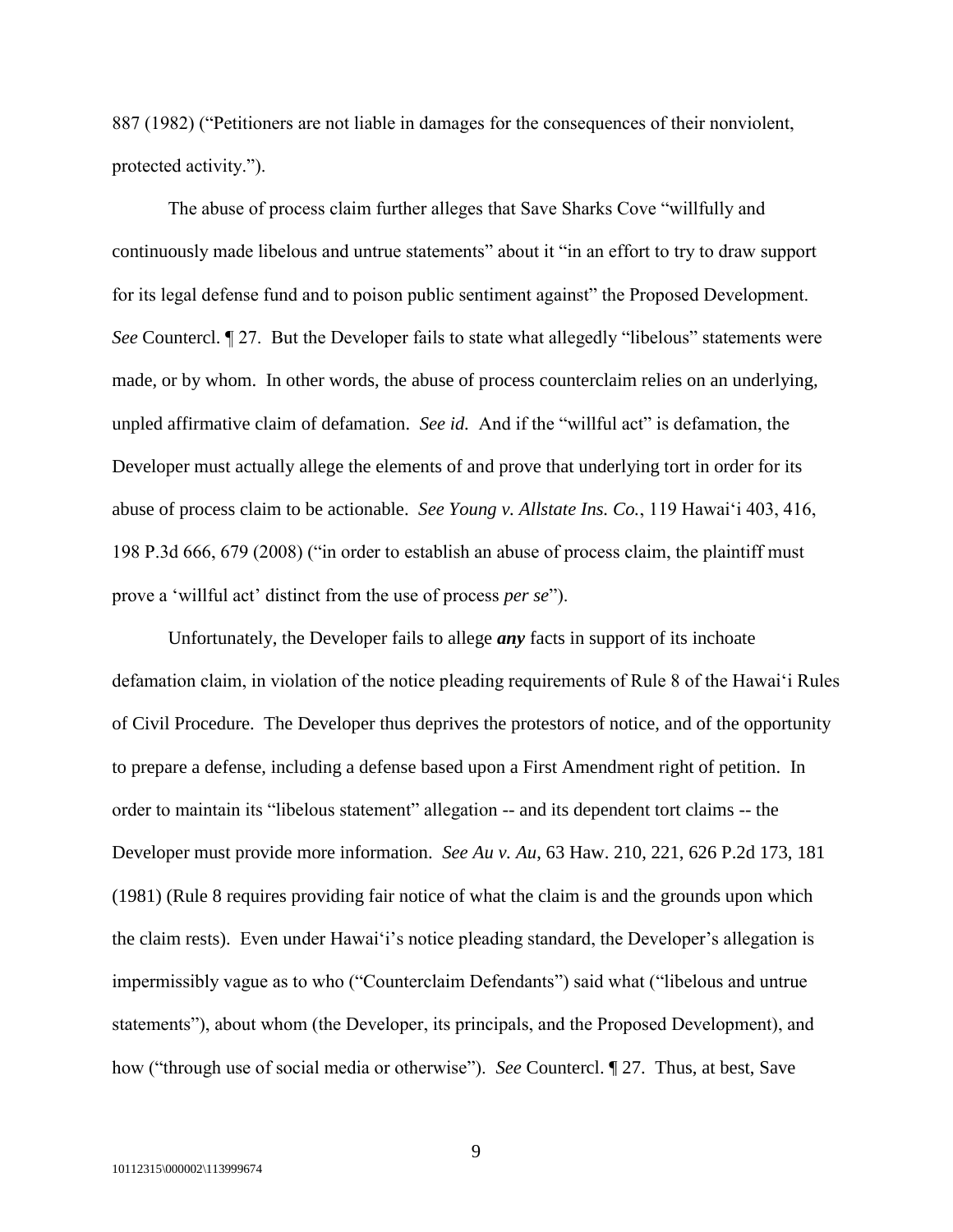Sharks Cove can only speculate regarding the grounds upon which the allegation was made. Therefore, Developer's assertion that Save Sharks Cove made libelous and untrue statements is a claim that is insufficiently pled and is must be dismissed.

The Developer's claim for "tortious interference with prospective business" is similarly flawed. The Developer claims that Save Sharks Cove "willfully and intentionally" interfered with its relationships "by seeking to shut down current operation and delay or prevent any future ones." Countercl. ¶ 33. As noted above, however, the United States Supreme Court has long held that damages caused by lawful protest activity are non-compensable. *See NAACP*, 458 U.S. at 917-18) (citing *Mine Workers v. Gibbs*, 383 U.S. 715 (1966); *Construction Workers v. Laburnum Constr. Corp.*, 347 U.S. 656 (1954); *San Diego Bldg. Trades Council v. Garmon*, 359 U.S. 236, 249 n.6 (1959)).

And again, to the extent that the Developer contends the interference claim is predicated upon unpled "libelous and untrue statements," unless each of the Save Sharks Cove defendants is actually guilty of defamation, the intentional interference claim is not actionable. *See*, *e.g.*, *Browning v. Clinton*, 292 F.3d 235, 244 (D.C. Cir. 2002) (where defamatory conduct formed sole basis for tortious interference claim, latter was dismissed together with defamation claim)*; Redco Corp. v. CBS Inc.*, 758 F.2d 970, 973 (3d Cir. 1985) (where defendant was not liable for defamation, intentional interference claim was not actionable, as there was no basis for finding actions "improper"); *accord Gold v. Harrison*, 88 Hawai'i 94, 103, 962 P.2d 353, 362 (1998) (tort claims failed where they were derivative of defamation claim that had failed).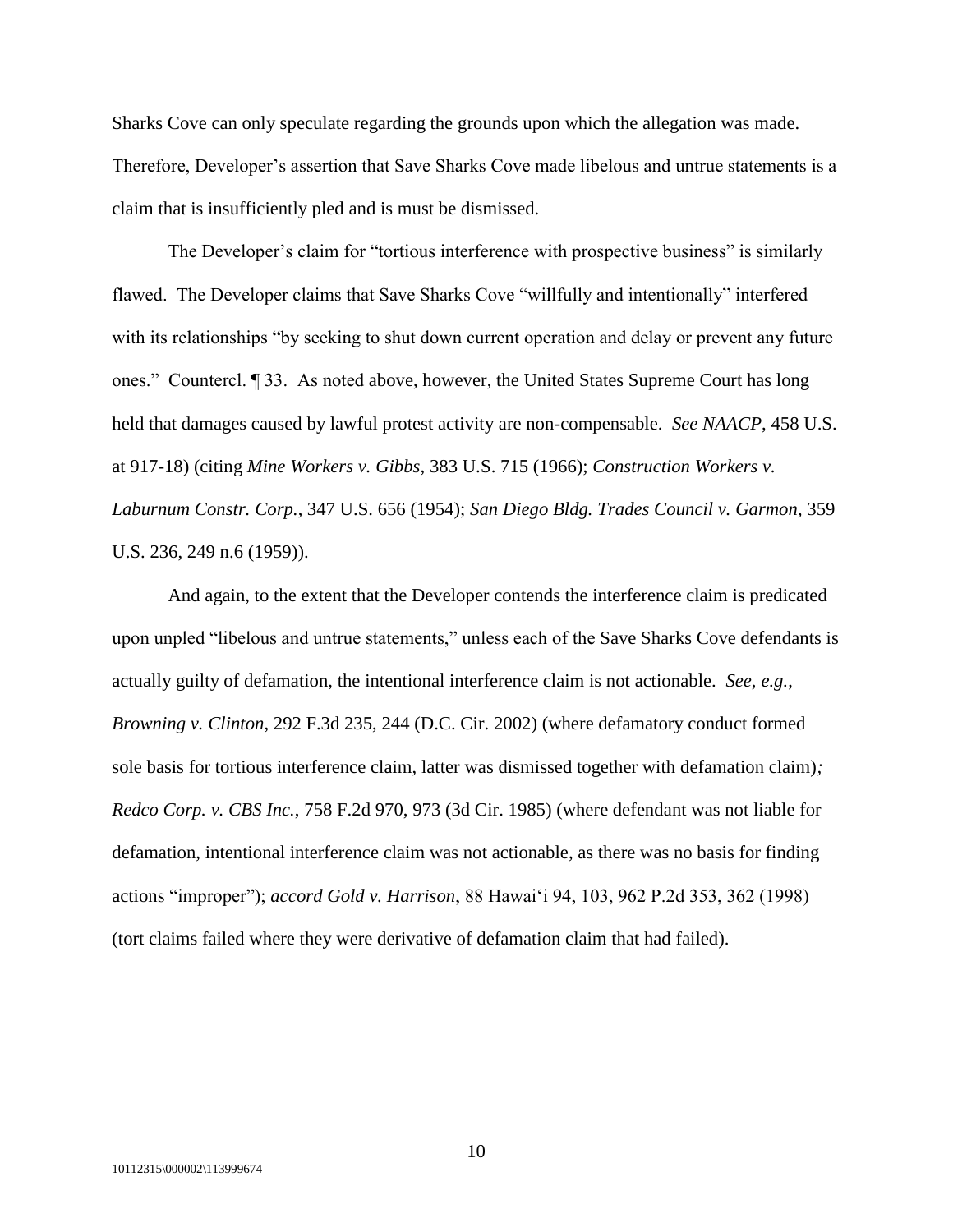#### **B. The Counterclaim Must be Dismissed as an Illegal SLAPP Action**

The Developer's Counterclaim also violates Hawai'i's Anti-SLAPP statute.<sup>3</sup> See Haw. Rev. Stat. §§ 634F-1 *et seq.* Under Hawai'i law, a "SLAPP" lawsuit: (1) "lacks substantial justification or is interposed for delay or harassment;" and (2) "is solely based on the party's public participation before a government body." *See* Haw. Rev. Stat. § 634F-1. A lawsuit "lacks substantial justification" when it is, more likely than not, "substantially frivolous, substantially groundless, or substantially vexatious." *Id.* §§ 634F-1, 634F-6. The party against whom an anti-SLAPP motion is made has the burden of proof and persuasion to show its claims are, more likely than not, *not* a SLAPP. *See id.* § 634F-2(4) & (6).

(1) The framers of our constitutions, *recognizing citizen participation in government as an inalienable right essential to the survival of democracy*, secured its protection through the right to petition the government for redress of grievances in the First Amendment to the U.S. Constitution and article I, section 4 of the state constitution;

(2) Communication, testimony, claims, and arguments provided by citizens to their government are essential to wise government decisions and public policy, the public health, safety, and welfare, effective law enforcement, the efficient operation of government programs, the credibility and trust afforded government, and the continuation of America's republican form of government through representative democracy;

(3) Civil lawsuits and counterclaims, often claiming millions of dollars, have been and are being filed against thousands of citizens, businesses, and organizations based on their valid exercise of their right to petition, including seeking relief, influencing action, informing, communicating, and otherwise participating with government bodies, officials, employees, or the electorate[.]

Act 187, "A Bill For An Act Relating to Civil Liability" "SECTION 1" (emphasis added).

 $\overline{a}$ 

 $3 \text{ In } 2002$ , Hawai'i's legislature joined a growing number of U.S. jurisdictions to pass anti-SLAPP legislation. In the enabling act for HRS Chapter 634F, Act 187 (2002), the legislature found that: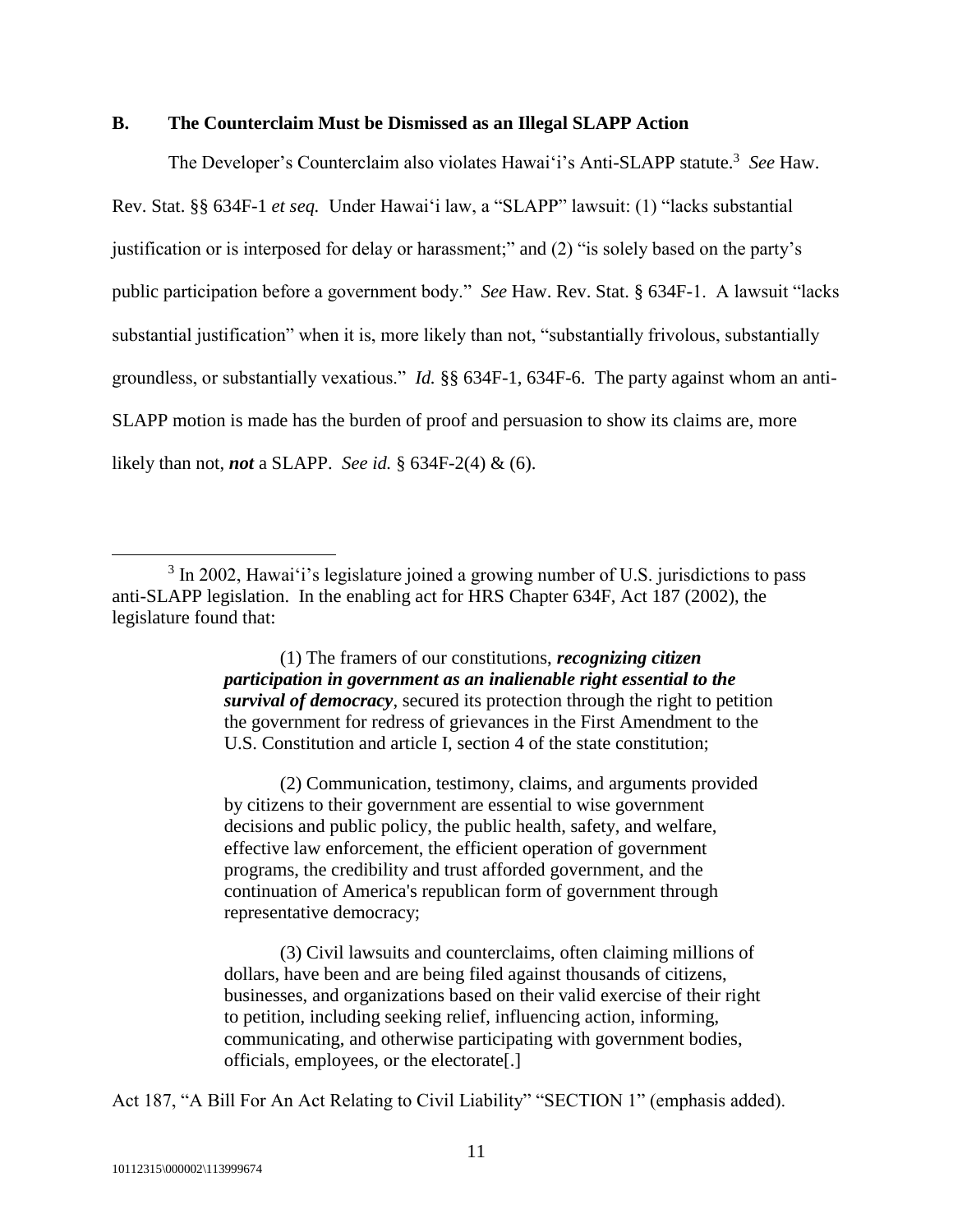The SLAPP statute "shall be construed liberally to effectuate its purposes and intent."

*Id.*§ 634F-4. The purposes of the SLAPP statute are to:

(1) Protect and encourage citizen participation in government to the maximum extent permitted by law;

(2) Create a more equitable balance between the rights of persons to file lawsuits and to trial by jury, and the rights of persons to petition, speak out, associate, and otherwise participate in their governments;

(3) Support the operations of and assure the continuation of representative government in America, including the protection and regulation of public health, safety, and welfare by protecting public participation in government programs, public policy decisions, and other actions;

(4) Establish a balanced, uniform, and comprehensive process for speedy adjudication of SLAPPs as a major contribution to lawsuit reform; and

(5) Provide for attorney fees, costs, and damages for persons whose citizen participation rights have been violated by the filing of a SLAPP against them.

*Perry v. Perez-Wendt*, 129 Hawai'i 95, 98-99, 294 P.3d 1081, 1084-85 (Haw. Ct. App. 2013) (citing

2002 Haw. Sess. Laws Act 187 § 1 at 822).

Here, the Developer's Counterclaim is based solely on Save Sharks Cove's participation

in litigation before this Court, and is a direct attack on citizen participation in government. It

was interposed to censor, chill, intimidate, and punish Save Sharks Cove (and particularly the

individual counterclaim defendants, Mr. Thielst, Mr. McElheny, and Ms. Sanchez) for

challenging the Developer's SMA Major Permit. As discussed above (and *infra* Part IV.C), the

Counterclaims not only lack substantial justification, but also complain *merely that* Save Sharks

Cove filed this lawsuit. The Developer's abuse of process and interference claims are premised

upon the fact that Save Sharks Cove is seeking redress before this Court, and nothing more. For

those reasons, the Counterclaim should be dismissed as an impermissible SLAPP.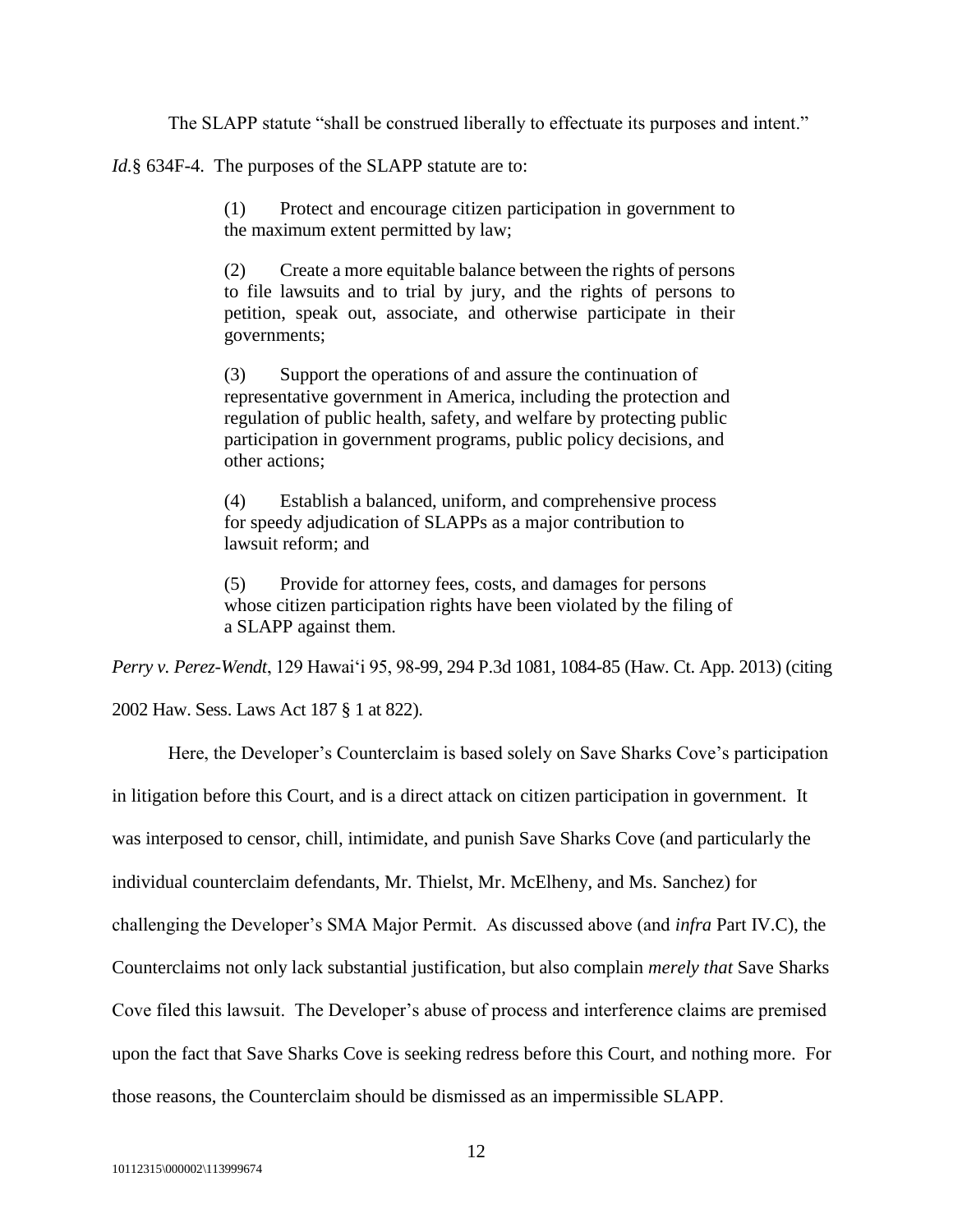# **C. The Counterclaim Lacks Merit Because it Fails to State Claims for Which Relief May be Granted**

The Counterclaim is meritless not only because it runs afoul of Save Sharks Cove's constitutional and statutory rights, but also because it fails to state any claims upon which relief may be granted.

#### 1. *The Counterclaim Fails to State a Claim for Abuse of Process*

The Developer does not, and cannot, state a claim for abuse of process because it cannot allege its two essential elements: "(1) an ulterior purpose and (2) a willful act in the use of process which is not proper in the regular conduct of the proceeding." *Young v. Allstate Ins. Co*., 119 Hawai'i 403, 412-13, 198 P.3d 666, 675-76 (2008) (citing *Chung v. McCabe Hamilton & Renny Co*., 109 Hawai'i 520, 529, 128 P.3d 833, 842 (2006); *Wong v. Panis*, 7 Haw. App. 414, 420, 772 P.2d 695, 699-700 (1989), *abrogated in part by Hac v. Univ. of Haw*., 102 Hawai'i 92, 73 P.3d 46 (2002); Restatement (Second) of Torts § 682 (1977)). "For the first element, ulterior purpose, the question is whether the defendant used legal process 'primarily' for a purpose that was not legitimate." *Isobe v. Sakatani*, 127 Hawai'i 368, 381, 279 P.3d 33, 46 (Haw. Ct. App. 2012) (citing *Young*, 119 Hawai'i at 413-14, 198 P.3d at 677). The second element requires "[s]ome definite act or threat not authorized by the process, or aimed at an objective not legitimate in the use of the process," and "there is no liability where the defendant has done nothing more than carry out the process to its authorized conclusion, even though with bad intentions." *Id.* The Counterclaim fails to adequately allege both elements.

### *a) There is No "Ulterior Purpose"*

The Developer does not, and cannot, claim Save Sharks Cove used legal process primarily for an "ulterior purpose." The Developer accuses Save Sharks Cove of the "ulterior" purpose of "indefinitely delaying the [Proposed Development] in the hope that [Developer]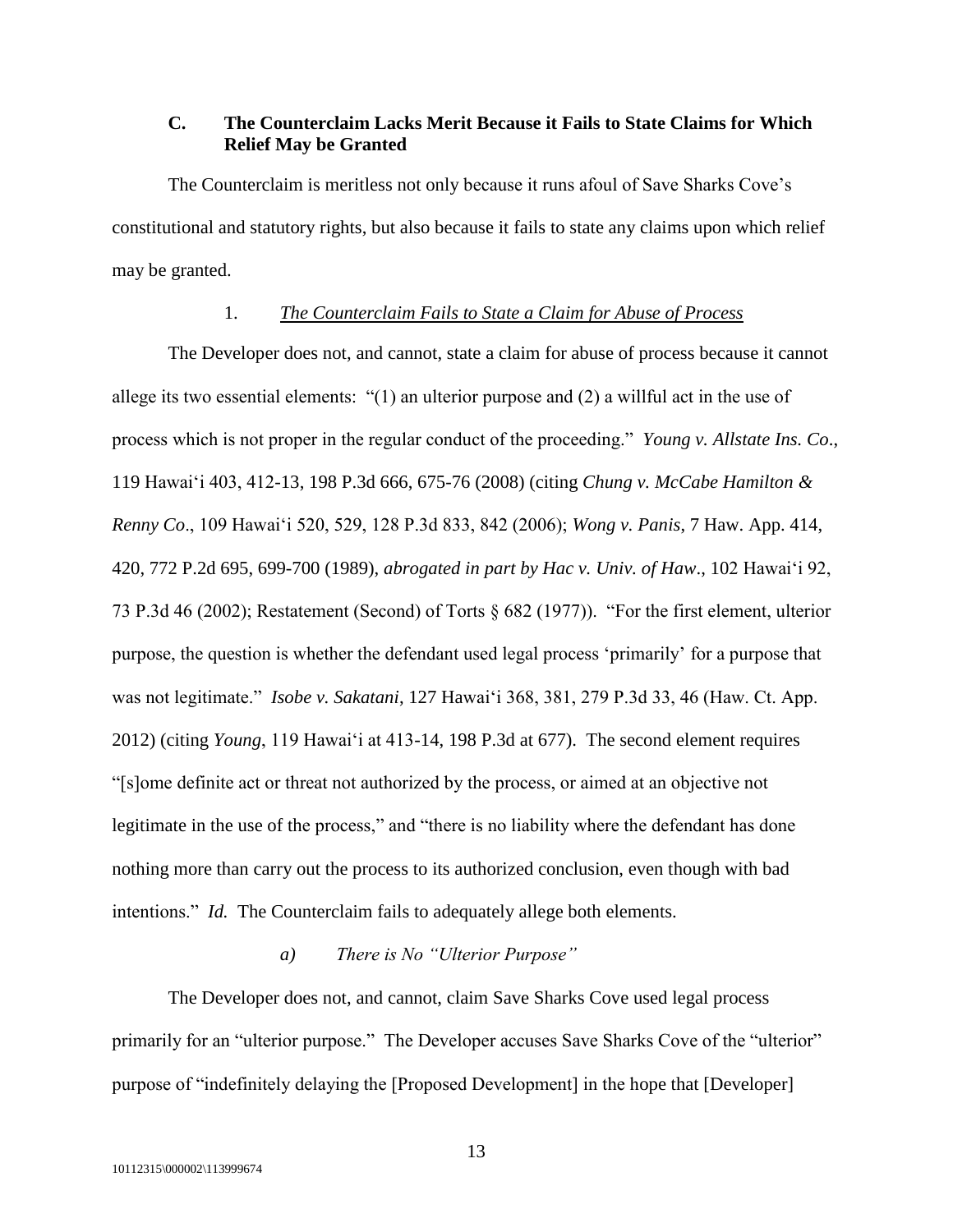would eventually run out of funding and/or drop the [Proposed Development] entirely." Mot., Ex. A  $\parallel$  26. That allegation is insufficient to support a claim for abuse of process for several reasons.

First, the FAC makes clear that Save Sharks Cove's primary purpose in this litigation is to hold both the City and the Developer accountable for compliance with existing permits and health and environmental laws and regulations. *See generally* FAC. In fact, of the eleven counts in the Complaint, only three (Counts II, X, and XI) are made against the Developer, and only one is made solely against the Developer (Count XI). *See generally id*. Second, the SMA Major Permit was granted by the City in December 2018, over one year ago. This lawsuit cannot have as its purpose (whether primary or incidental) the "indefinite delay" of something that has already happened.

Finally, to the extent that Save Sharks Cove ultimately seeks injunctive relief, *see* Compl. at 72 ¶ B, Save Sharks Cove's "purpose" in halting new development on the property is legitimate (not "ulterior") and may properly be granted by the Court in the regular conduct of the legal proceeding. Thus, even if Save Sharks Cove had "bad intentions," its request for an injunction cannot be sufficient to support an abuse of process claim. *See Isobe*, 127 Hawai'i at 381, 279 P.3d at 46.

#### *b) Process Itself is Not a "Willful Act"*

The Developer cannot show any "willful act in the use of process which is not proper in the regular conduct of the proceeding." *Young*, 119 Hawai'i at 412-13, 198 P.3d at 675-76. The use of process itself is not a "willful act," nor is an alleged lack of justification for a lawsuit. *See*  id., 119 Hawai'i at 415-16, 198 P.3d at 678-79 (rejecting lack-of-justification standard for abuse of process cases). Instead, "in order to establish an abuse of process claim, the plaintiff must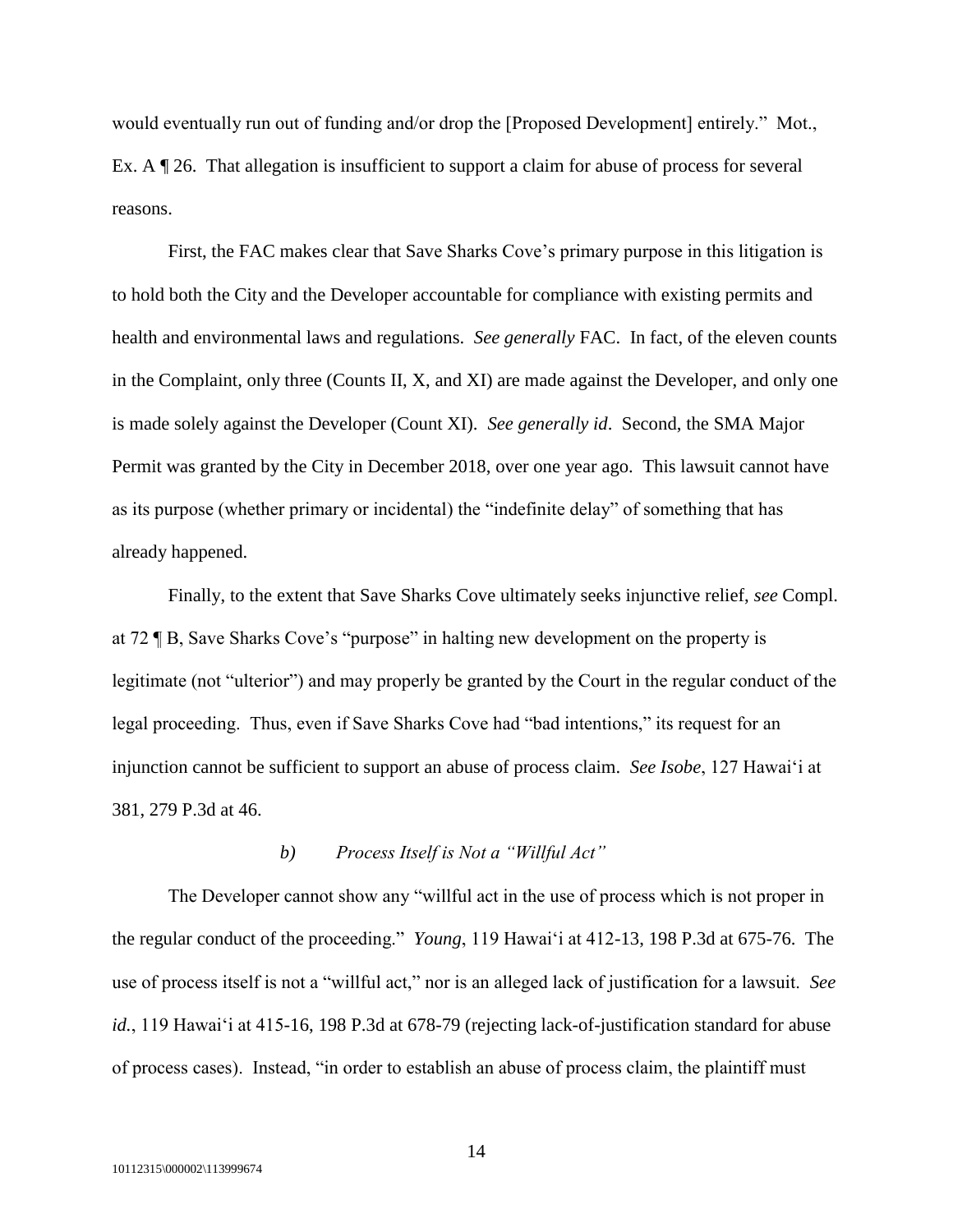prove a 'willful act' distinct from the use of process per se." *Id.*, 119 Hawai'i at 415, 198 P.3d at 678.

Here, the Developer attempts to create a "willful act" by alleging that Save Sharks Cove "willfully and continuously made libelous and untrue statements" about it "in an effort to try to draw support for its legal defense fund and to poison public sentiment against" the Proposed Development and the Developer. Countercl. ¶ 28. But Save Sharks Cove's publicity and fundraising efforts are not a "use of process" at all, let alone "use of process which is not proper in the regular conduct of the proceeding." *Young*, 119 Hawai'i at 412-13, 198 P.3d at 675-76. Moreover, if the "willful act" is defamation -- an unalleged claim -- the Developer must actually allege the elements of and prove that underlying tort in order for its abuse of process claim to be actionable. *See id.*, 119 Hawai`i at 416, 198 P.3d at 679 ("in order to establish an abuse of process claim, the plaintiff must prove a 'willful act' distinct from the use of process *per se*"). As discussed above, that means the Developer must specify, at a minimum, who said what, in order to satisfy Rule 8. The Developer does not, and cannot, make a claim for defamation, and therefore its abuse of process claim is not actionable.

#### 2. *The Counterclaim Fails to State a Tortious Interference Claim*

For similar reasons, the Developer cannot state a claim for tortious interference. The elements of a claim for tortious interference with prospective business advantage are:

> (1) the existence of a valid business relationship or a prospective advantage or expectancy sufficiently definite, specific, and capable of acceptance in the sense that there is a reasonable probability of it maturing into a future economic benefit to the plaintiff; (2) knowledge of the relationship, advantage, or expectancy by the defendant; (3) a purposeful intent to interfere with the relationship, advantage, or expectancy; (4) legal causation between the act of interference and the impairment of the relationship, advantage, or expectancy, and (5) actual damages.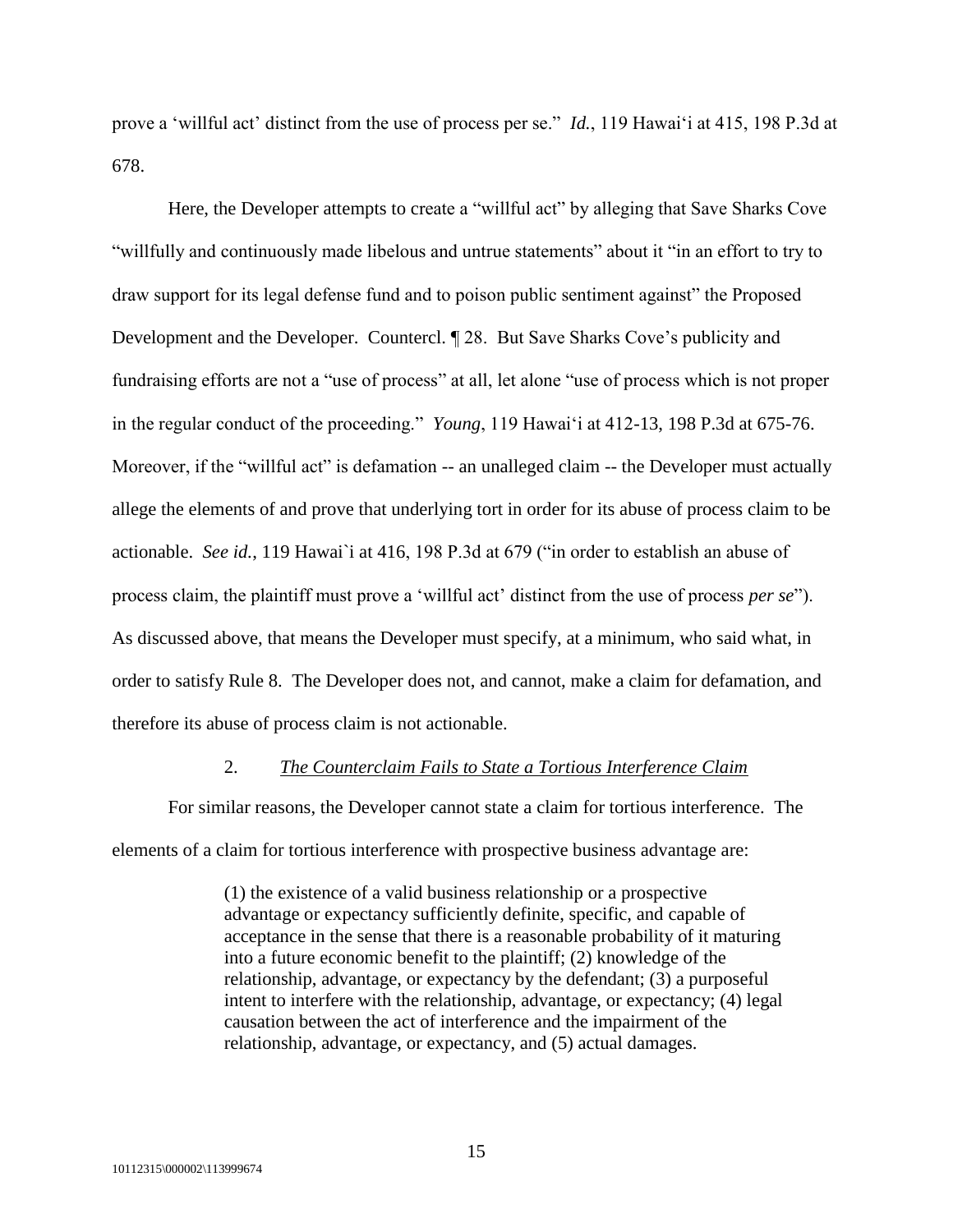*Haw. Med. Ass'n v. Haw. Med. Serv. Ass'n*, 113 Hawai'i 77, 116, 148 P.3d 1179, 1218 (2006) (citations omitted). The pleading standard for claims of tortious interference is "rudimentary." *Haw. Med. Ass'n*, 113 Hawai'i at 119, 148 P.3d at 1221. Thus, for example, under the first element, a plaintiff need not identify a potential contract or a specific third party by name, but may simply identify a class of prospective third parties and the existence of a relationship that "would have inured to their economic benefit." *Id.* at 118-19, 148 P.3d at 1220-21 (citations and internal alteration omitted).

However, even under this "rudimentary" standard, the Developer cannot state a claim. Under the third element, the Developer must, but cannot, allege a "purposeful intent," which "requires a state of mind or motive more culpable than mere intent." *Id.* at 116, 148 P.3d at 1218 (citing *Omega Envtl., Inc. v. Gilbarco, Inc*., 127 F.3d 1157, 1166 (9th Cir. 1997); *Locricchio v. Legal Servs. Corp*, 833 F.2d 1352, 1358 (9th Cir. 1987)). The third element "denotes purposefully improper interference," in which the defendant "pursued an improper objective of harming the plaintiff or used wrongful means that caused injury in fact." *See id*. (emphasis added); *see also Meridian Mortg., Inc. v. First Hawaiian Bank*, 109 Hawai'i 35, 48, 122 P.3d 1133, 1147 (2005).

Here, the Developer alleges that Save Sharks Cove is "willfully and intentionally interfering with these relationships by seeking to shutdown current operations and delay or prevent any future ones." Countercl. ¶ 33. But there is no allegation that the purported "interference" is the result of an improper objective of harming the Developer, or that Save Sharks Cove has employed any wrongful means causing injury. *See id*.; *and* compare Haw. Med. Ass'n, 113 Hawai'i at 118, 148 P.3d at 1220 (plaintiff physicians sufficiently alleged "purposeful" intent by pleading that HMSA "maliciously, intentionally, and without justification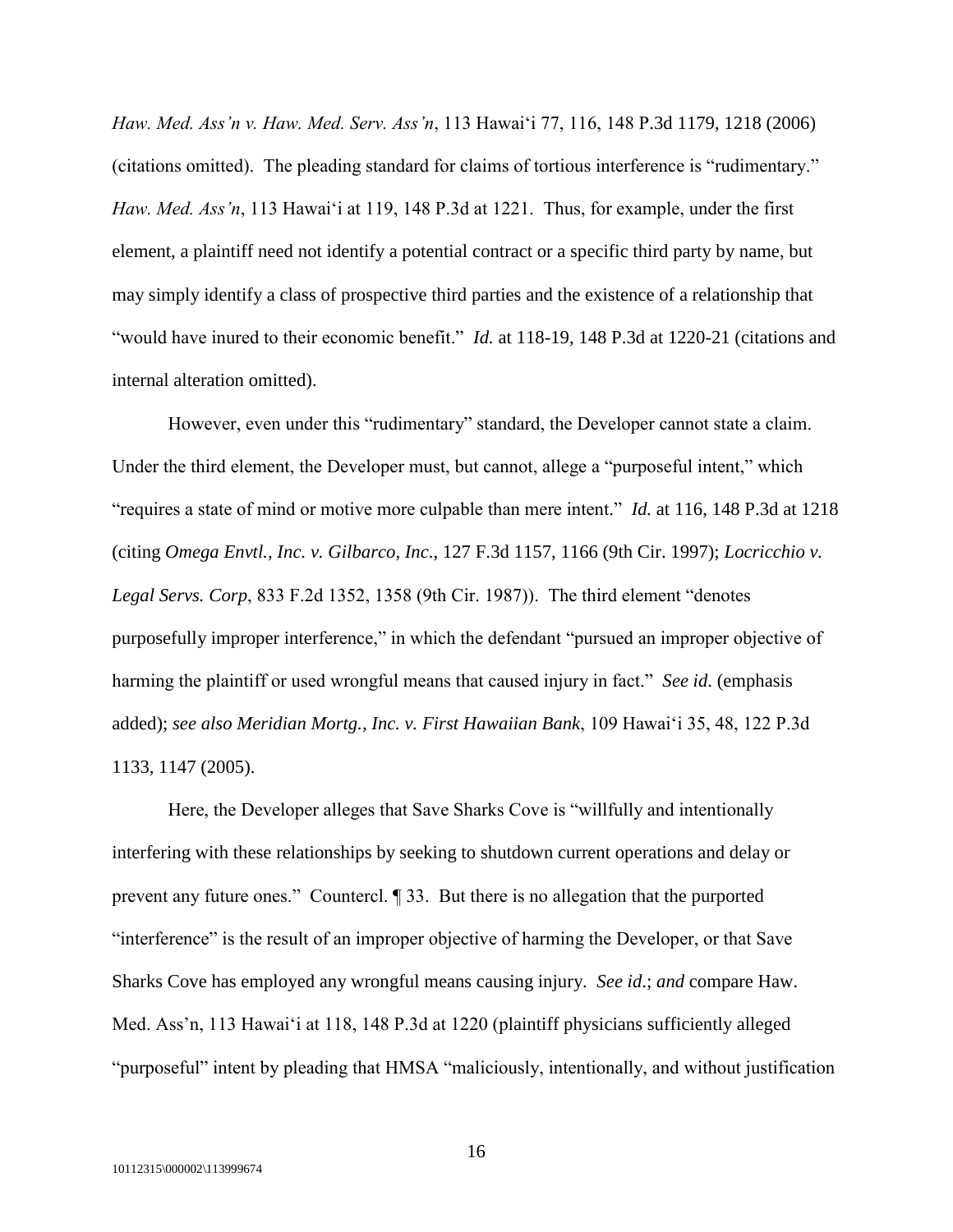or excuse, engaged in numerous unfair and deceptive acts and oppressive business practices designed to delay, deny, impede, and reduce lawful reimbursement to them"). In fact, the purported "intentional interference" with prospective business advantage appears to be nothing more than Save Sharks Cove's filing of this lawsuit.

# **D. Save Sharks Cove is Entitled to Damages and Costs Incurred Bringing this Motion**

Under the SLAPP statute, Save Sharks Cove is entitled to the costs incurred in bringing this Motion, including attorneys' fees. Haw. Rev. Stat.  $\S 634F-2(8)$ . The "court shall award a moving party who prevails on the motion, without regard to any limits under state law:"

(A) Actual damages or \$5,000, which is greater;

(B) Costs of suit, including reasonable attorneys' and expert witness fees, incurred in connection with the motion; and

(C) Such additional sanctions upon the responding party, its attorneys, or law firms, as the court determines shall be sufficient to deter repetition of the conduct and comparable conduct by others similarly situated.

Therefore, Save Sharks Cove respectfully requests that this Court award: (a) \$5,000 in damages to each of the six moving parties -- Mālama Pūpūkea-Waimea, Save Sharks Cove Alliance, Larry McElheny, John Thielst, Cora Sanchez, and Hawaii's Thousand Friends; (b) costs of suit, including attorneys' fees, to be submitted to the Court for approval in due course; and (c) such additional sanctions as this Court deems sufficient.

#### **V. CONCLUSION**

For the reasons set forth above, Counterclaim Defendants Mālama Pūpūkea-Waimea, Save Sharks Cove Alliance, Larry McElheny, John Thielst, Cora Sanchez, and Hawaii's Thousand Friends respectfully request that Defendant/Counterclaim Plaintiff Hanapohaku's Counterclaim be dismissed, and that this Court award damages and costs of suit.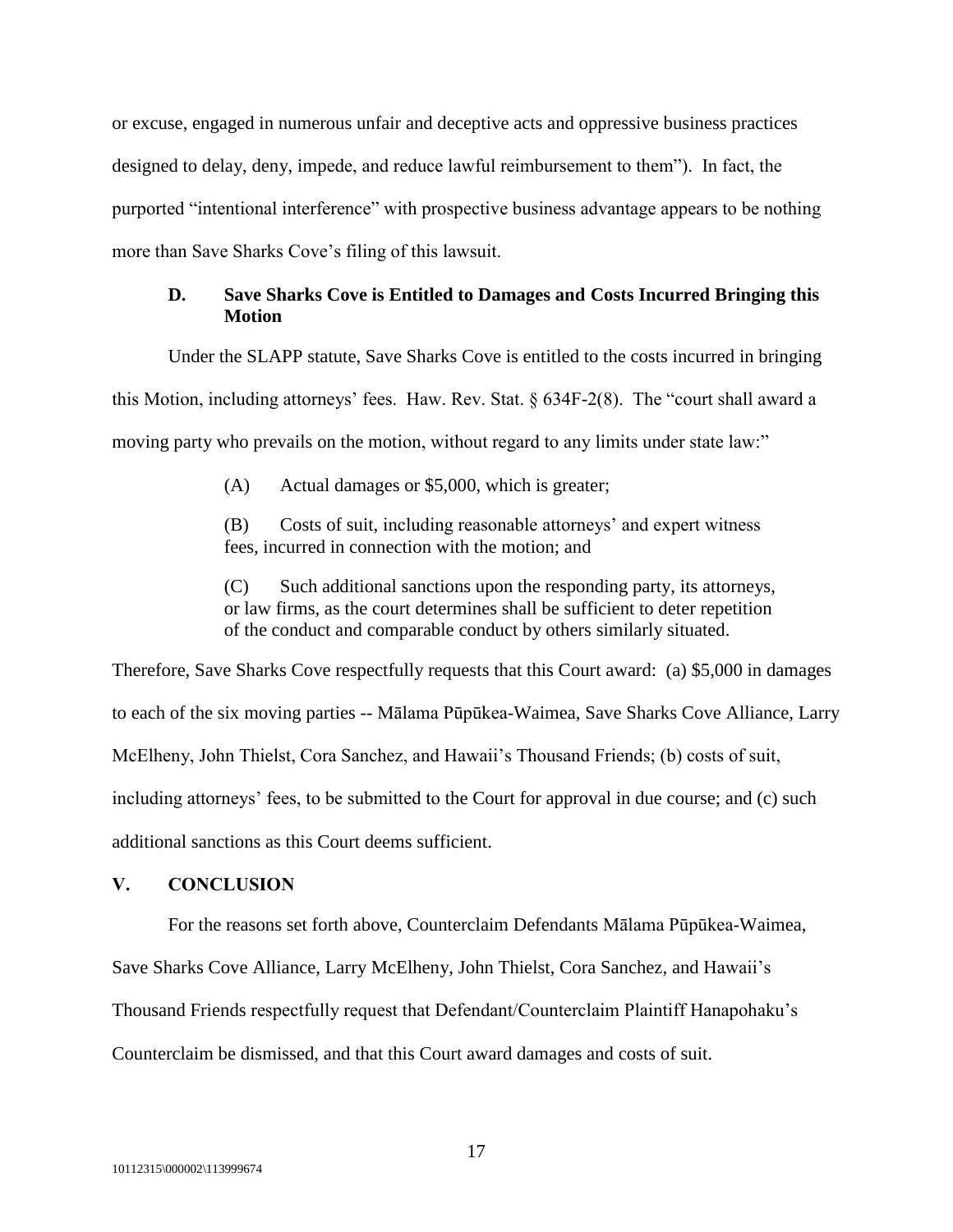DATED: Honolulu, Hawai'i, March 13, 2020.

/s/ Timothy Vandeveer

MARGARET DUNHAM WILLE TIMOTHY VANDEVEER

Attorneys for Plaintiffs/Counterclaim Defendants SAVE SHARKS COVE ALLIANCE, LARRY McELHENY, JOHN THIELST, and CORA **SANCHEZ** 

/s/ Gene K. Lau GENE K. LAU

Attorney for Counterclaim Defendant HAWAII'S THOUSAND FRIENDS

/s/ Pamela W. Bunn

PAMELA W. BUNN ERIKA L. AMATORE

Attorneys for Plaintiff/Counterclaim Defendant MĀLAMA PŪPŪKEA-WAIMEA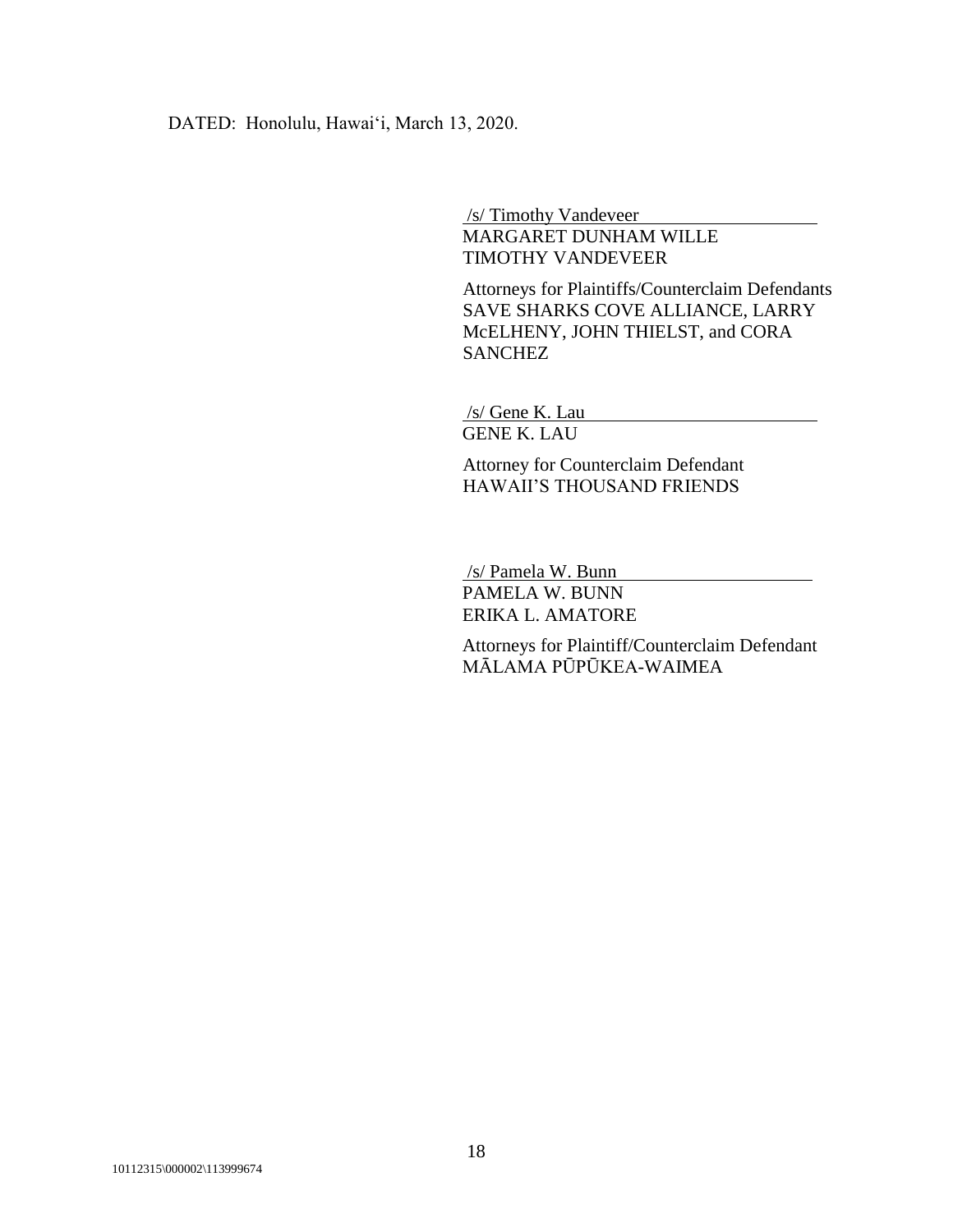# IN THE CIRCUIT COURT OF THE FIRST CIRCUIT

### STATE OF HAWAI'I

| SAVE SHARKS COVE ALLIANCE,<br>MĀLAMA PŪPŪKEA-WAIMEA,<br>HAWAII'S THOUSAND FRIENDS,<br>LARRY MCELHENY, JOHN THIELST,<br><b>CORA SANCHEZ, and SURFRIDER</b><br><b>FOUNDATION</b>                                                             | Civil No. 19-1-0057-01 JHA<br>(Declaratory and Injunctive Relief)<br><b>NOTICE OF HEARING MOTION AND</b><br><b>CERTIFICATE OF SERVICE</b> |
|--------------------------------------------------------------------------------------------------------------------------------------------------------------------------------------------------------------------------------------------|-------------------------------------------------------------------------------------------------------------------------------------------|
| Plaintiffs,                                                                                                                                                                                                                                |                                                                                                                                           |
| V.                                                                                                                                                                                                                                         |                                                                                                                                           |
| CITY AND COUNTY OF HONOLULU;<br>CITY COUNCIL OF THE CITY AND<br><b>COUNTY OF HONOLULU;</b><br>DEPARTMENT OF PLANNING AND<br>PERMITTING OF THE CITY AND<br><b>COUNTY OF HONOLULU;</b><br>HANAPOHAKU LLC; DOES 1-10,                         |                                                                                                                                           |
| Defendants.                                                                                                                                                                                                                                |                                                                                                                                           |
| <b>HANAPOHAKU LLC</b>                                                                                                                                                                                                                      |                                                                                                                                           |
| Counterclaim Plaintiff,                                                                                                                                                                                                                    |                                                                                                                                           |
| V.                                                                                                                                                                                                                                         |                                                                                                                                           |
| SAVE SHARKS COVE ALLIANCE,<br>MĀLAMA PŪPŪKEA-WAIMEA,<br>HAWAII'S THOUSAND FRIENDS,<br>LARRY MCELHENY, JOHN THIELST,<br>and CORA SANCHEZ.                                                                                                   |                                                                                                                                           |
| Counterclaim Defendants.                                                                                                                                                                                                                   |                                                                                                                                           |
| <b>NOTICE OF MOTION</b>                                                                                                                                                                                                                    |                                                                                                                                           |
| TO:<br>PAUL S. AOKI, ESQ.<br><b>Acting Corporation Counsel</b><br>BRAD T. SAITO, ESQ.<br>MELE COLEMAN, ESQ.<br><b>Deputies Corporation Counsel</b><br>City and County of Honolulu<br>530 South King Street, Room 110<br>Honolulu, HI 96813 |                                                                                                                                           |

Attorney for Defendants CITY AND COUNTY OF HONOLULU; CITY COUNCIL OF THE CITY AND COUNTY OF HONOLULU; DEPARTMENT OF PLANNING AND PERMITTING OF THE CITY AND COUNTY OF HONOLULU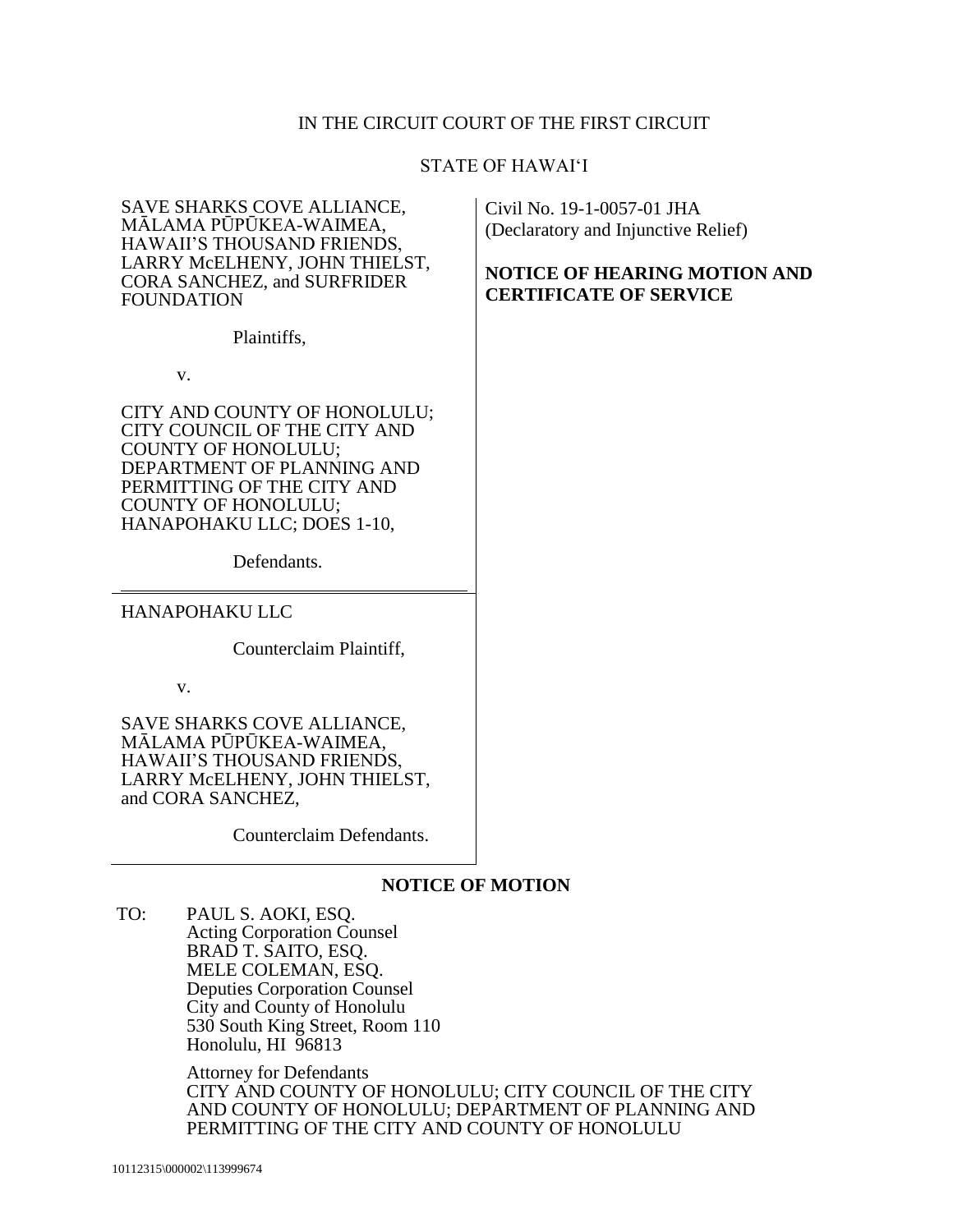TERRENCE M. LEE, ESQ. BRETT R. TOBIN, ESQ. Sullivan Meheula Lee LLLP Pacific Guardian Center, Makai Tower 733 Bishop Street, Suite 2900 Honolulu, HI 96813 Attorneys for Defendant/Counterclaim Plaintiff

HANAPOHAKU LLC

NOTICE IS HEREBY GIVEN that the Motion hearing for Plaintiffs' Joint Motion for

Judgment on the Pleadings, shall come on for hearing on April 28, 2020 at 9:00 a.m. before the

Honorable James H. Ashford, Judge of the above-entitled Court, in his courtroom at 777

Punchbowl Street, Honolulu, Hawai'i 96813, or as soon thereafter as counsel can be heard.

DATED: Honolulu, Hawai'i, March 13, 2020.

/s/ Timothy Vandeveer

MARGARET DUNHAM WILLE TIMOTHY VANDEVEER

Attorneys for Plaintiffs/Counterclaim Defendants SAVE SHARKS COVE ALLIANCE, LARRY McELHENY, JOHN THIELST, and CORA **SANCHEZ** 

/s/ Gene K. Lau GENE K. LAU

Attorney for Counterclaim Defendant HAWAII'S THOUSAND FRIENDS

/s/ Pamela W. Bunn PAMELA W. BUNN ERIKA L. AMATORE

Attorneys for Plaintiff/Counterclaim Defendant MĀLAMA PŪPŪKEA-WAIMEA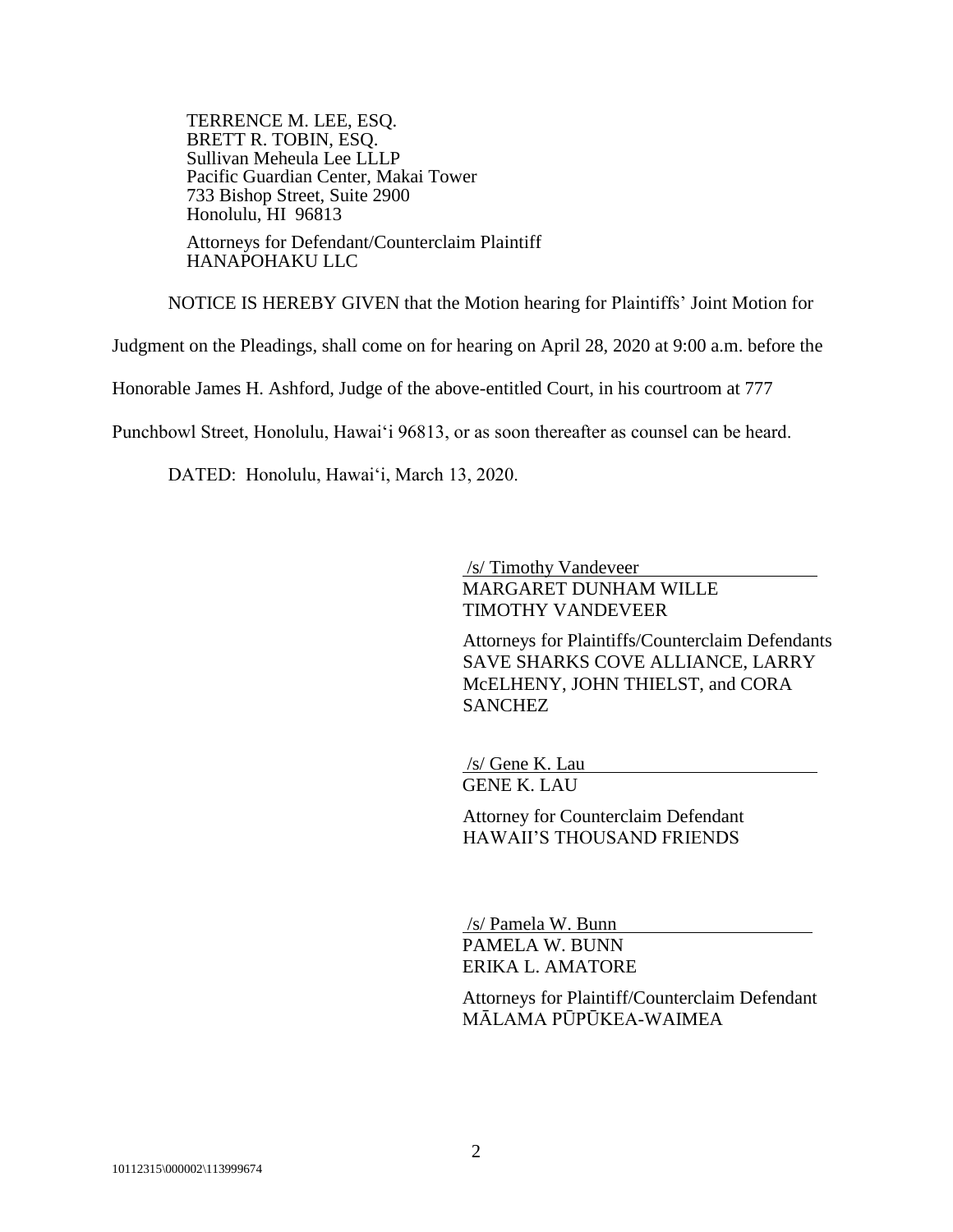### **CERTIFICATE OF SERVICE**

The undersigned hereby certifies that the foregoing document was served on the

following parties listed below by electronic service through the JEFS E-Filing System:

MARGARET DUNHAM WILLE, ESQ. TIMOTHY VANDEVEER, ESQ. Margaret Wille & Associates LLLC P.O. Box 6398 Kamuela, HI 96743

Attorneys for Plaintiffs/Counterclaim Defendants SAVE SHARKS COVE ALLIANCE, LARRY McELHENY, JOHN THIELST, CORA SANCHEZ and SURFRIDER FOUNDATION

glau@hamlaw.net

margaretwille@mac.com tvandeveer76@gmail.com

GENE K. LAU, ESQ. Harrison & Matsuoka 1001 Bishop Street, Suite 2828 Honolulu, HI 96813

Attorney for Counterclaim Defendant HAWAII'S THOUSAND FRIENDS

PAUL S. AOKI, ESQ. Acting Corporation Counsel BRAD T. SAITO, ESQ. MELE COLEMAN, ESQ. Deputies Corporation Counsel City and County of Honolulu 530 South King Street, Room 110 Honolulu, HI 96813

Attorney for Defendants CITY AND COUNTY OF HONOLULU; CITY COUNCIL OF THE CITY AND COUNTY OF HONOLULU; DEPARTMENT OF PLANNING AND PERMITTING OF THE CITY AND COUNTY OF HONOLULU

paoki@honolulu.gov

bsaito@honolulu.gov mele.coleman@honolulu.gov